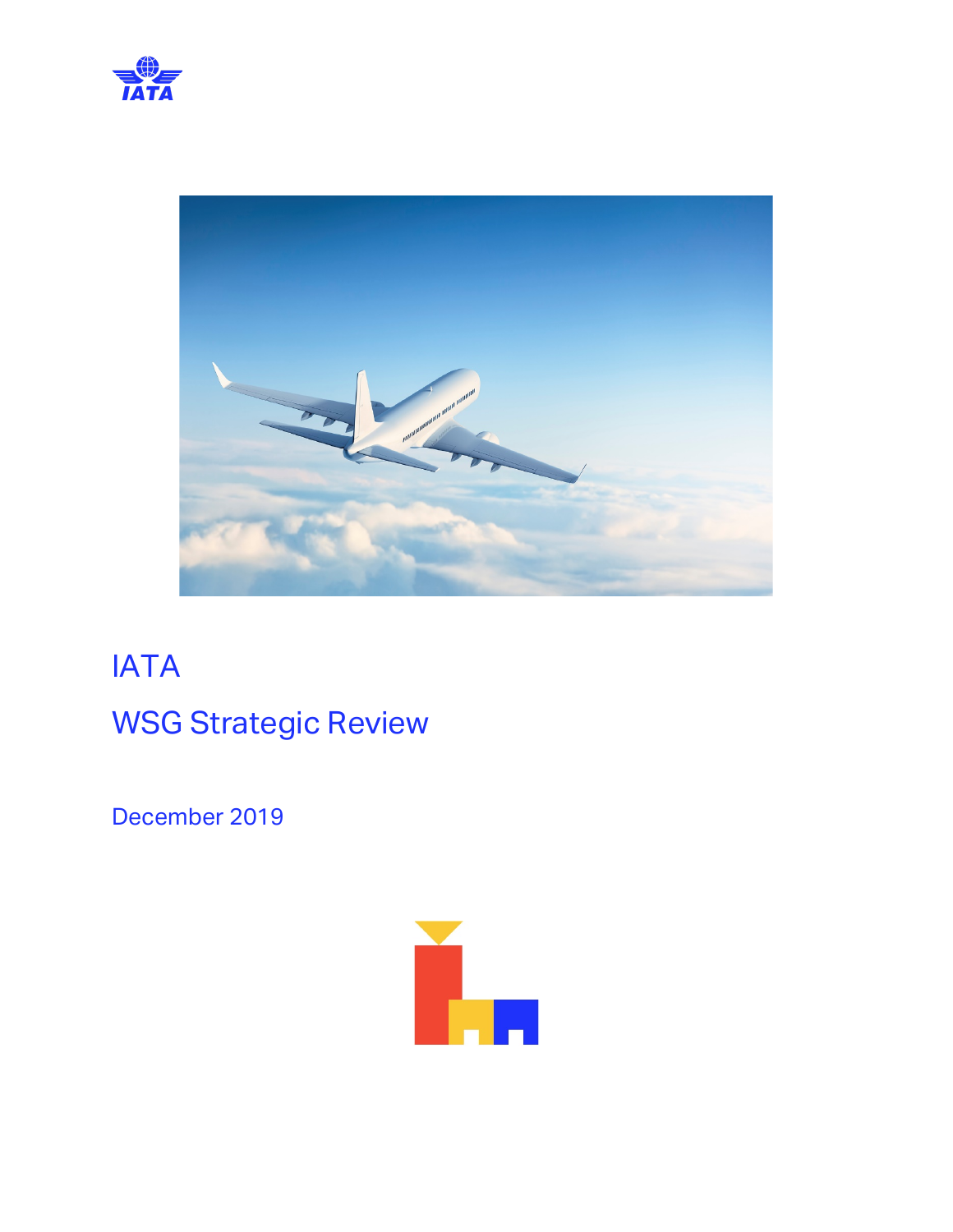

# 1.0 An industry working together to optimise slot policy globally

# The WSG is regularly updated by airports, airlines, and coordinators and remains fit-for-purpose.

As the industry continues to evolve, the WSG has remained a living document subject to constant review and improvement. As part of these ongoing efforts, in 2016 IATA initiated the Strategic Review of the WSG to ensure that the policy, process, and principles of the WSG remain relevant and effective now and for the foreseeable future.

The Strategic Review<sup>[1](#page-1-0)</sup> is a collaborative effort of airport, airlines, and slot coordinators and facilitators, represented by Airports Council International (ACI), IATA, and the Worldwide Airport Coordinators Group (WWACG), in recognition of the desire of airport managing bodies to have greater involvement in policy definition. It is the first time in years that a cross-industry group of these three stakeholders has come together to analyse the existing slot process, with the objective of finding recommended enhancements and additions to ensure that the WSG remains the single global slot standard.

Four Task Forces were created involving more than 80 aviation professionals who nominated themselves to work together to enhance the WSG, comprising of 25 airlines, including low cost, leisure and cargo carriers, 16 airports and 17 slot coordinator organizations, representing different regions and business models from around the world. The work is focusing on the following aspects of the guidelines:

- Access to Congested Airports Task Force looking at the rules for access to congested airports maintaining fair, transparent and equal access to all.
- Airport Levels Task Force looking at enhancements to Level 2 and Level 3 airport principles and improved capacity declaration process
- Historic Determination Task Force reviewing the current processes involved in retaining slots and recommend improvements that can better support the aviation business
- Slot Performance Monitoring Task Force looking at enhancing the application of slot performance monitoring and how the planning process can better support performance on the day

Additional details of the WSG Strategic Review changes by each Task Force are detailed in a separate submission.

## 1.1 WSG Strategic Review outcomes

#### 9th Edition of the WSG

In January 2019, the first updates agreed by industry stakeholders in the Strategic Review were published in the 9<sup>th</sup> edition of the WSG. These changes included:

#### • **Access to congested airports**

<span id="page-1-0"></span><sup>&</sup>lt;sup>1</sup> More information on the Strategic Review is available at [www.iata.org/policy/slots/Pages/index.aspx?tab=3.](http://www.iata.org/policy/slots/Pages/index.aspx?tab=3)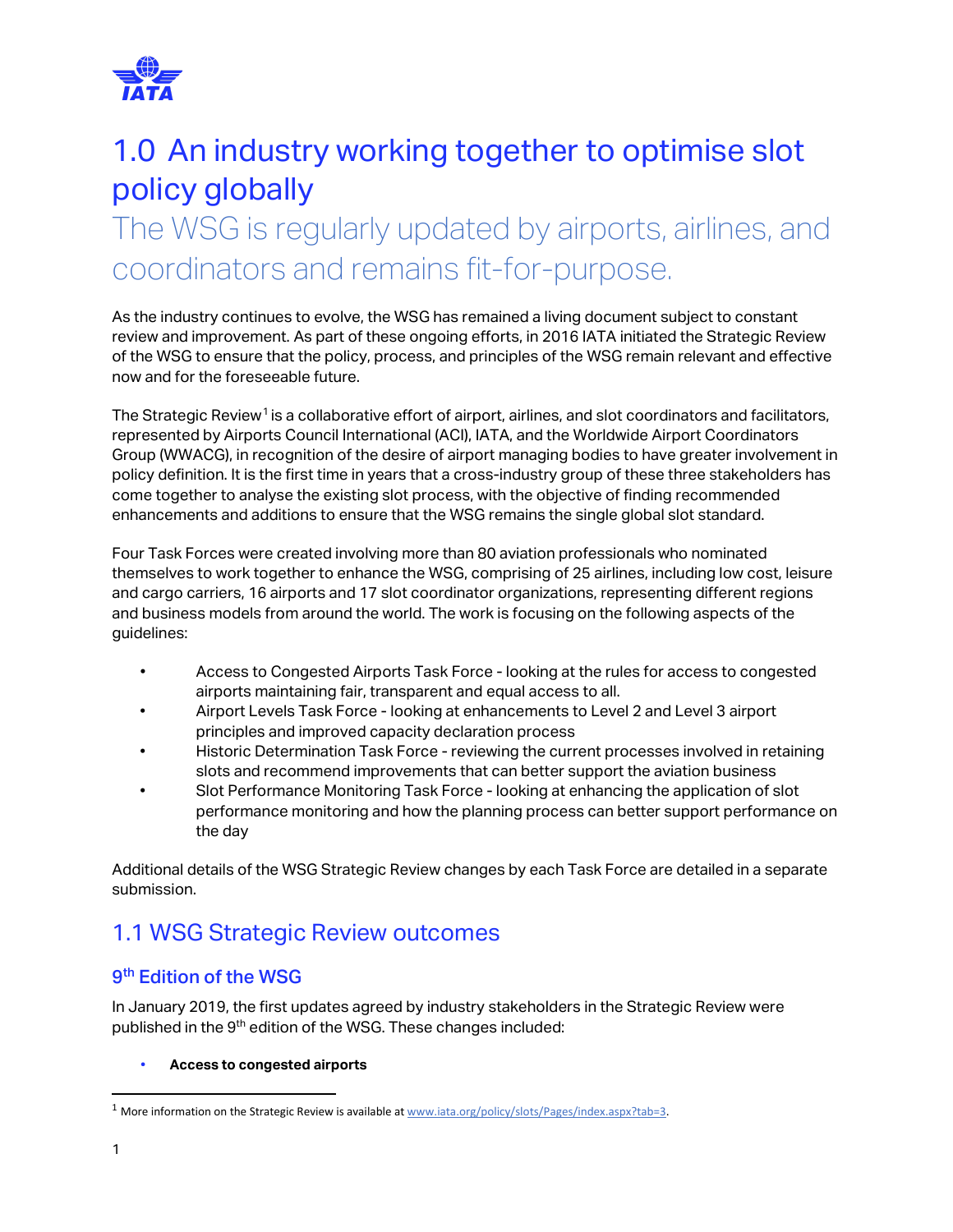

- Updates to the minimum standards for publication of coordination data after the Slot Initial Allocation List (SAL) date – including ensuring that this information is shared with the relevant airport managing body. This update will help airlines and airports optimise routes, schedules, and connectivity.<sup>[2](#page-2-0)</sup>
- **Airport demand and capacity analysis** 
	- Enhancements to the demand and capacity analysis process. This update encourages airports to carry out better and more frequent analyses of demand and capacity, in order that airlines and airports can best meet consumer demand.[3](#page-2-1)
- **Determination of historic rights**
	- A trial of an earlier Series Return Deadline. The goal of the trial is to encourage earlier slot reallocations, aid in the finalisation of schedules, increase utilization and support improved airport resourcing.[4](#page-2-2)

#### 10<sup>th</sup> Edition of the WSG

In August 2019 the next round of changes was published in the  $10<sup>th</sup>$  edition of the WSG. These changes agreed by the three industry stakeholder groups represent material updates to the text and policy of the WSG:

- **Access to congested airports**
	- The definition of airlines eligible for the new entrant rule is changed from 5 to 7 slots at that airport on that day. This change is to assist in the balance of access to the airport, considering the needs of all airline types looking to begin services at a capacity constrained airport. This strengthens airline competition by better enabling the access and growth of new entrants.
	- Principles regarding the primary allocation of slots to balance the needs of both new entrants and airlines seeking changes to existing slot times, which will allow more operators to benefit from access to a broader slots pool. The amendments remove the previous priority for changes to historics, placing these requests on par with new requests across both existing and new capacity. The changes also clarify that 50% of the slot pool should go to new entrants and the remaining 50% should go to non-new entrants. This provides a fair balance between new entrant and non-new entrant requests for both regular allocation and for the allocation of new capacity.
	- Provisions were included to provide coordinators with airline and airport business priorities and development plans. These provisions in the WSG are aimed at assisting the coordinator in obtaining a holistic view of airline's and airport's business plans, priorities and operational constraints and how the available capacity may be allocated and impact these plans.
- **Slot Performance Monitoring**
	- New and enhanced slot performance monitoring standards were introduced in a dedicated chapter of the WSG to reinforce this process as an essential element of airport slot coordination and set clear roles and responsibilities of airports, airlines and coordinators.
- **Airport Capacity Declaration**

<span id="page-2-0"></span><sup>2</sup> WSG 5.5.1.c, 9.3.2, and 9.9.6.

<span id="page-2-1"></span><sup>3</sup> WSG 6.1.1-6.1.4.

<span id="page-2-2"></span><sup>4</sup> Calendar of Coordination Activities – Slot Return Deadline (renamed Series Return Deadline during the trial).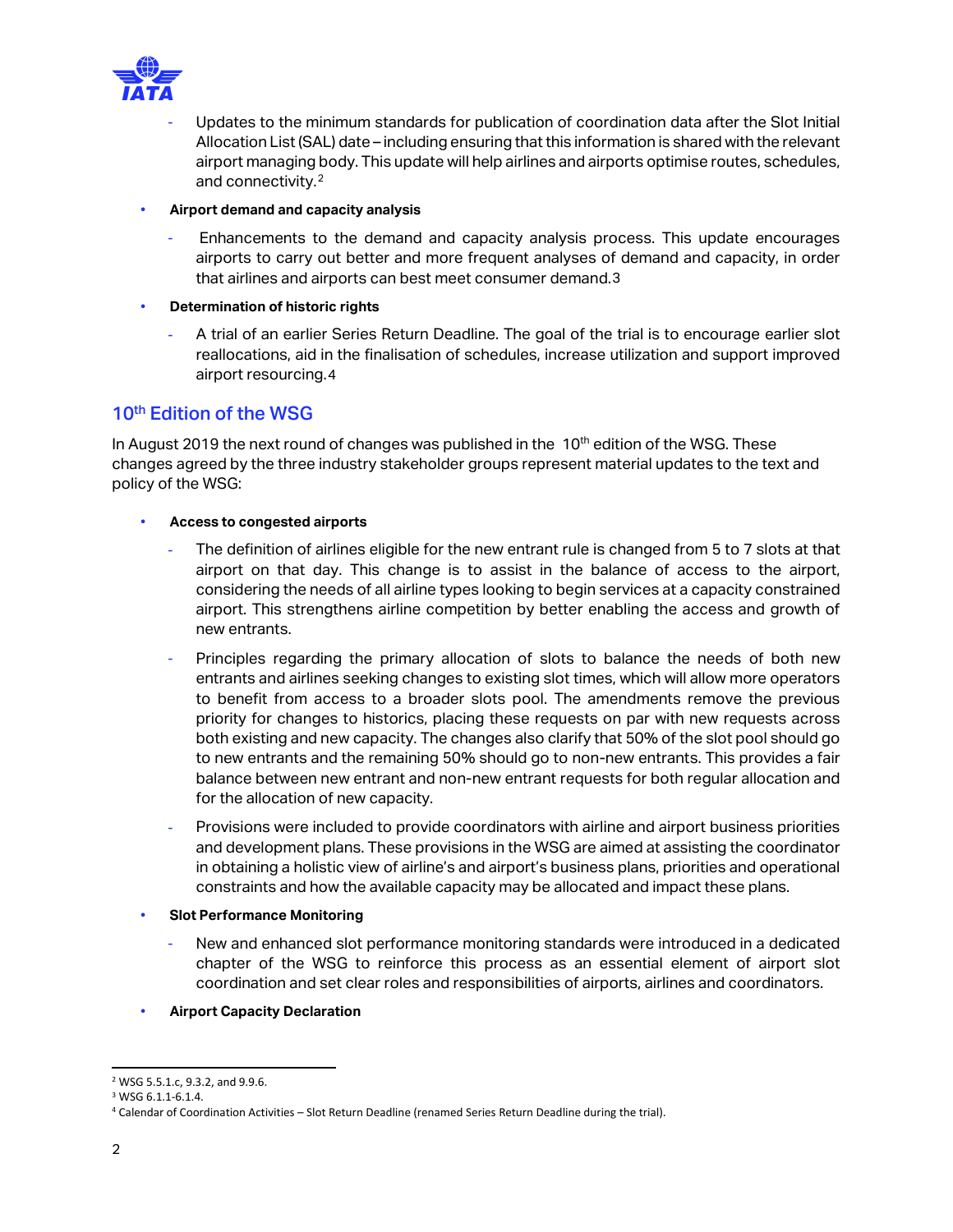

Updated quidance is included regarding improvements to the airport capacity declaration process, with additional clarity concerning the roles of both airports and coordinators.

The Strategic Review project has been completed in November 2019 with the agreement by ACI, IATA and WWACG that the last changes from the task forces will be implemented in the renamed Worldwide Airport Slot Guidelines (WASG), to be published in the first half of 2020.

The new WASG will include enhancements to list of the additional criteria for initial slot allocation for consideration by the coordinators comprising of factors such as the environment and connectivity and a clarification that coordinators should not simply allocate the remaining slots from the pool pro-rata.

Another change to be implemented in the new WASG is with regards to the airport capacity declaration process where the timelines of declaring the coordination parameters have been revised to achieve an earlier declaration before the initial submission deadline.

IATA recommends that the EU Commission carefully consider the work carried out by industry professionals in the continued development of the WSG and adopt these changes to enhance the existing EU Slot Regulation.

## 1.2 Governance of the Worldwide Airport Slot Guidelines

#### The WSG is governed by an equal representation of the three main stakeholder groups: airports, airlines, and coordinators.

IATA recognises the need for a single global standard for slot allocation and management and for consistent application of slot management policies and procedures. In keeping with this goal, the governance of the WSG was recently reformed to include industry group representation from the airports, in addition to the roles currently held by airlines and slot coordinators and facilitators. The new governance structure also improves on the current agile and robust process of maintaining and continuously improving the slot guidelines.

A new Worldwide Airport Slots Board (WASB) will be established in March 2020, composed of representatives of each of the three industry associations - ACI, IATA and WWACG. The WASB will be responsible for the continuous review and enhancement of the new slot guidelines and for approving the additions and amendments thereto. Following the success of the Strategic Review task forces, similar technical working groups will be established underneath the WASB to develop recommendations for further enhancements to the newly renamed WASG.

It is the objective of the new governance structure to ensure that slot policy and processes evolve under the guidance of the industry, while remaining a practical, harmonised, neutral, non-discriminatory, and effective solution to managing airport capacity shortage.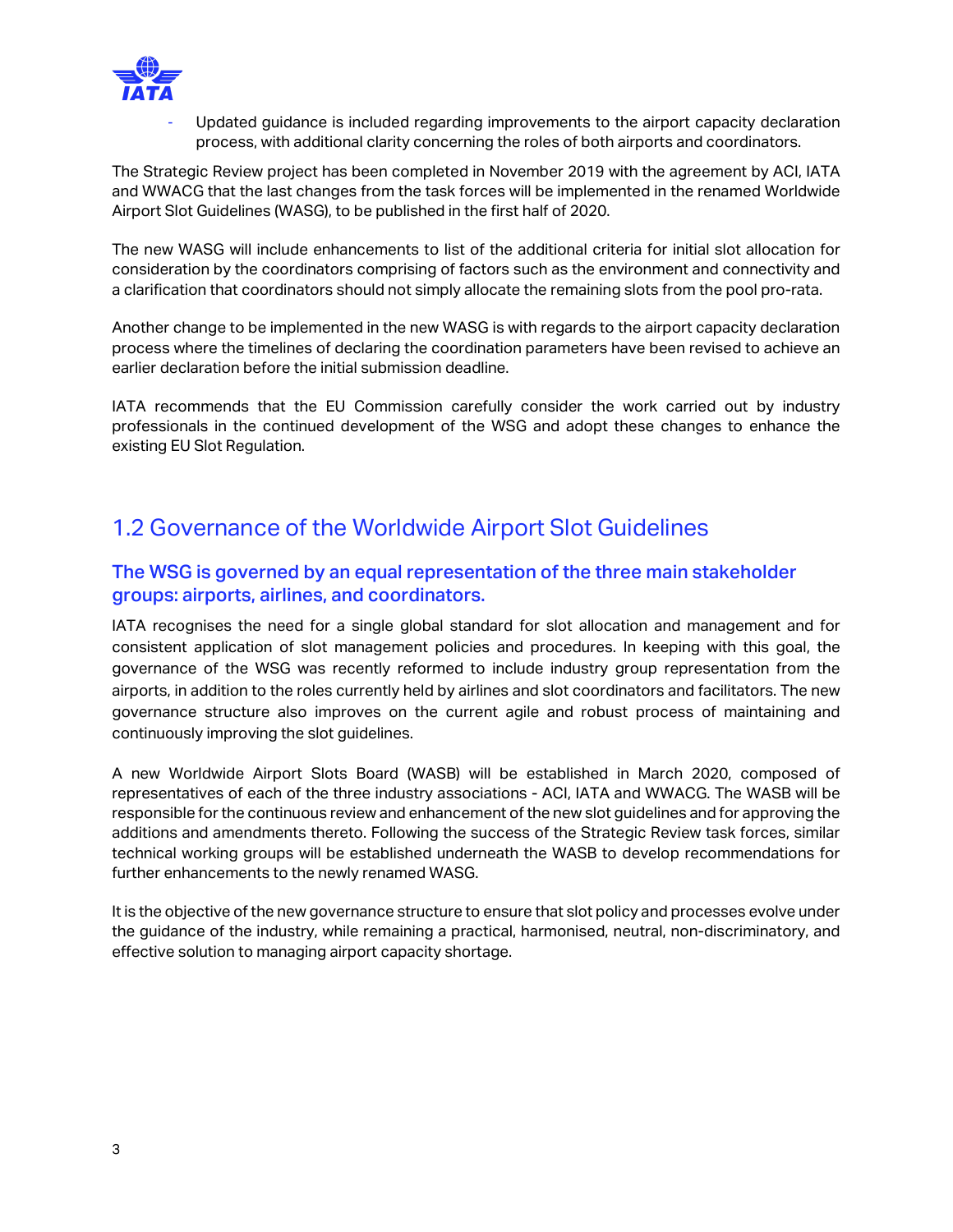

# Overview of the WSG Strategic Review Task Forces Access to Congested Airports

The Access to Congested Airports task force of the Strategic Review comprised of 11 airlines (including three low cost carriers), nine airports representing different regions as well as five coordinators from different parts of the world. The group was asked to review the effectiveness of the new entrant rule with a view to improve competition at the worlds most congested airports, as well as the process of initial coordination to ensure it remains fair, neutral and provides competitive access to scarce capacity.

The members agreed on a number of significant changes to the WSG, including the primary allocation process and additional criteria used in initial coordination, enhancement of the new entrant definition to increase the threshold for priority access to slots, and clarification of the transparency of data and information provided by the coordinator to airports as well as the information a coordinator can receive from airlines and airports.

#### Enhanced New Entrant definition

The new entrant rule ensures the WSG process is pro-competition and enables access at congested airports. The rule has been enhanced from a threshold of 'less than 5 slots' to be classified as a new entrant, to 'less than 7 slots' on the day requested. This expansion of the definition means options to compete are increased across all airline model types and strategies.

The Task Force analysed other thresholds, including less than 7, 9 and 20 slots, however, expanding the new entrant pool further quickly dilutes the new entrant priority to slots as the number of carriers eligible for new entrant status increases. The new entrant threshold therefore needs to be carefully implemented to create priority access to capacity against the number of carriers eligible.

#### Process of initial coordination

The group reviewed how initial coordination could be improved to optimise the distribution of available capacity whilst balancing the need for access for new entrants and the ability to retime slots by non-new entrants. It was agreed to change the allocation criteria in the WSG to place retime requests (or other changes to historic slots) and new slot requests at the same priority, with 50% of slots in the pool to be allocated to new-entrant requests and the remainder to non-new-entrant requests. This ensures that all available capacity is allocated in as efficient manner as possible by considering all requests concurrently – which in the process of coordination allows the maximum benefits to be realised. In short, all types of requests are treated equally, across the day:

- The priority for retiming has been lowered to be on par with new requests
- There is no distinction between existing capacity and new capacity
- Stipulate that 50% of the pool must go to new entrants and the other 50% must go to non-new-entrants (if there are sufficient requests from each group to make up 50%).

#### Additional Criteria for Initial Slot Allocation

Coordinators use the additional criteria to make their allocation decisions at airports with saturated capacity or with more requests than can be met. They were reviewed to ensure clarity and some new criteria agreed with allow additional factors to be considered. The changes are awaiting Slot Board agreement for publication in the next WASG, but have been endorsed by the Task Force members. Key changes to the Additional Criteria include: clarification that the coordinator should not simply allocate slots in proportion to the current slot holding of airlines requesting slots; a new criteria for 'Connectivity' to be taken into account; clarification that 'Competition' means not only new routes and services, but also additional services on existing routes; and a new criteria for the 'Environment' factors to be considered.

#### Communication of Business Plans

A new clause was agreed by the Task Force to outline how both airports and airlines can communicate their strategic intentions to the coordinator, who will be therefore better informed to make their allocation decisions, however it was underlined that this communication should not be used to influence the non-discriminatory and neutral outcomes of slot allocation decisions.

## Conclusion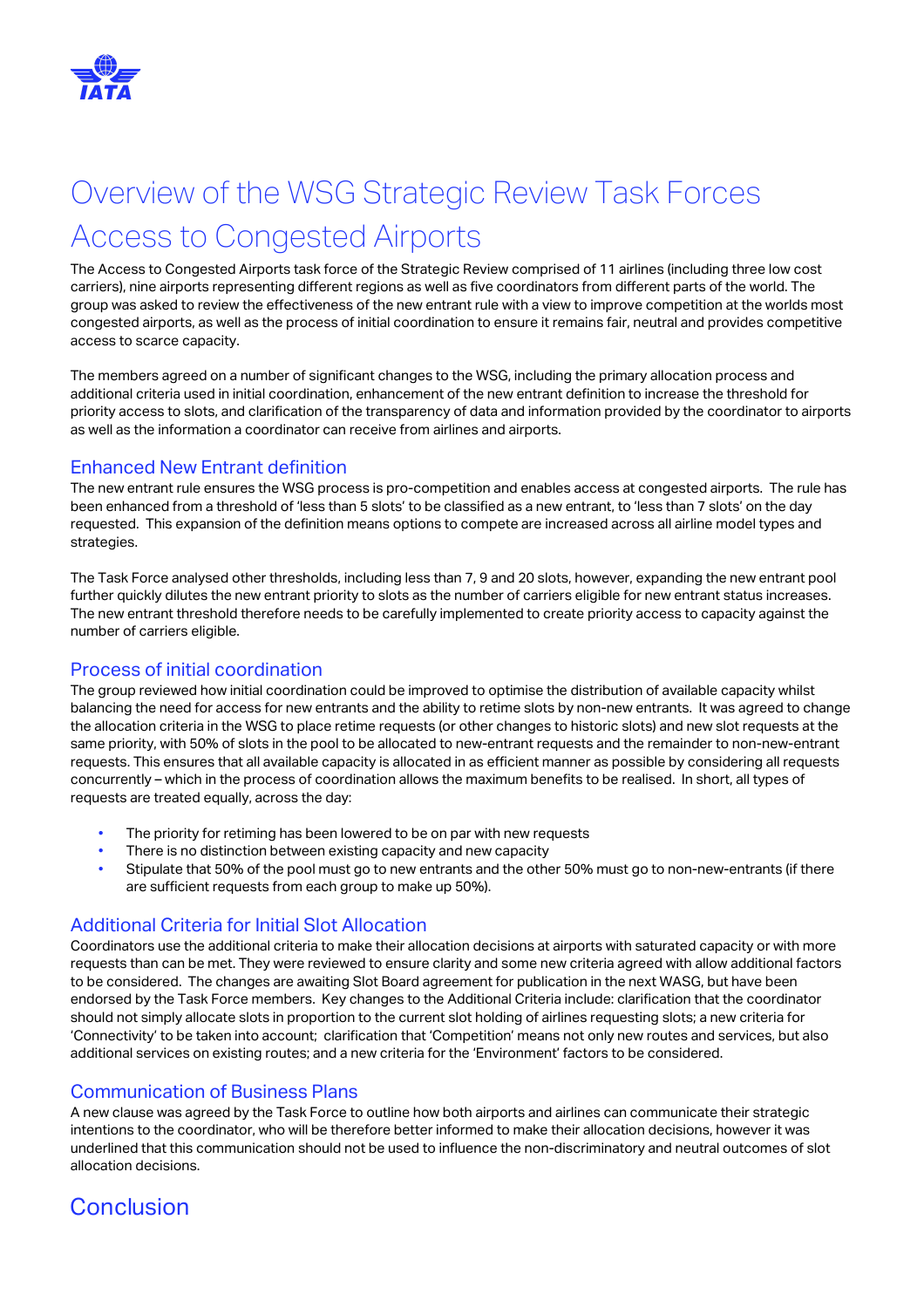

The significant changes and enhancements recommended as a result of this task force have ensured access to ever-more congested airports continues to be fair, non-discriminatory and transparent, and supports enhanced access opportunities for new entrants as well as ability to compete with non-new-entrants. Additionally, changes to the initial coordination process means both new entrants, and non-new entrants can fairly access existing and new capacity.

## Airport Levels

The Airport Levels task force of the Strategic review comprising of five airlines, five airports and seven coordinators and facilitators has been reviewing the process of airport demand and capacity management and capacity declaration processes. In addition, the group has been looking at the effectiveness of Level 2 and Level 3 airport principles.

The airlines, airports and coordinators agreed on enhancements and additions to the demand and capacity management published in WSG edition 9 and improvements to the capacity declaration processes in a new section published in WSG edition 10.

#### Enhancements to demand and capacity management

Strengthening the importance for regular and thorough demand and capacity analysis by the airport managing body or other competent authority to ensure the timely capacity declaration for each season.

#### Improvements to the capacity declaration process

The main objective is to underline the role and responsibility of airports to consult the Coordination Committee and other relevant stakeholders on the results of the capacity analysis after which the coordination parameters are declared. Importantly the coordination parameters should be provided to the coordinator or facilitator as soon as they are declared at least 14 days and not later than 7 days before the Initial Submission Deadline. Additional clarifications were made to the process of moving from one airport level to another and enhancements to the process of planned and unplanned capacity reduction.

#### Review of the effectiveness of Level 2 and Level 3 airport principles

The group developed a concept for Enhanced Level 2 airport (EL2) to address the growing issues at the busy Level 2 airports where schedule adjustment can't be resolved through the voluntary facilitation process. The main objectives of the EL2 are to prevent airport performance issues due to non-compliance of voluntary requests, strengthening the rules and sanctions and better operational efficiency especially during the peak hours, allowing a certain level of flexibility without the need to implement the more restrictive processes of Level 3 airports. A simulation test with airline and coordinator data for a full season was performed at 5 European airports . The test demonstrated a number of benefits including the ability to better accommodate demand at peak hours by more effective management of requests by the coordinator and operational efficiency improvements. Based on that the group recommended to perform a live trial of the EL2 concept to gather quantitative data and perform further analysis of the outcomes.

With regards to the Level 3 airport, the airlines, airports and coordinators performed a review of the current principles and concluded that the improvements and changes already delivered by the other task forces of the Strategic Review address the need for enhancements.

### **Conclusion**

The regular capacity review and timely coordination parameters declaration are an essential first step to an efficient and effective slot coordination process. The WSG provides the framework guidance which needs to be implemented and applied consistently, as well as that a dialogue and consultation with all stakeholders takes place within the Coordination Committee.

# Slot Performance Monitoring

The Slot Performance Monitoring task force of the Strategic review comprising of nine airlines (including three low cost carriers), six airports representing different regions as well as five coordinators from different parts of the world, has been working on introducing comprehensive slot performance monitoring standards in the WSG following a review of the current processes and how they can be enhanced further. The airlines, airports and coordinators agreed on a set of new and enhanced slot performance monitoring standards that were introduced in the dedicated chapter 9 of WSG edition 10 with the objective to reinforce this process as an essential element of airport slot coordination.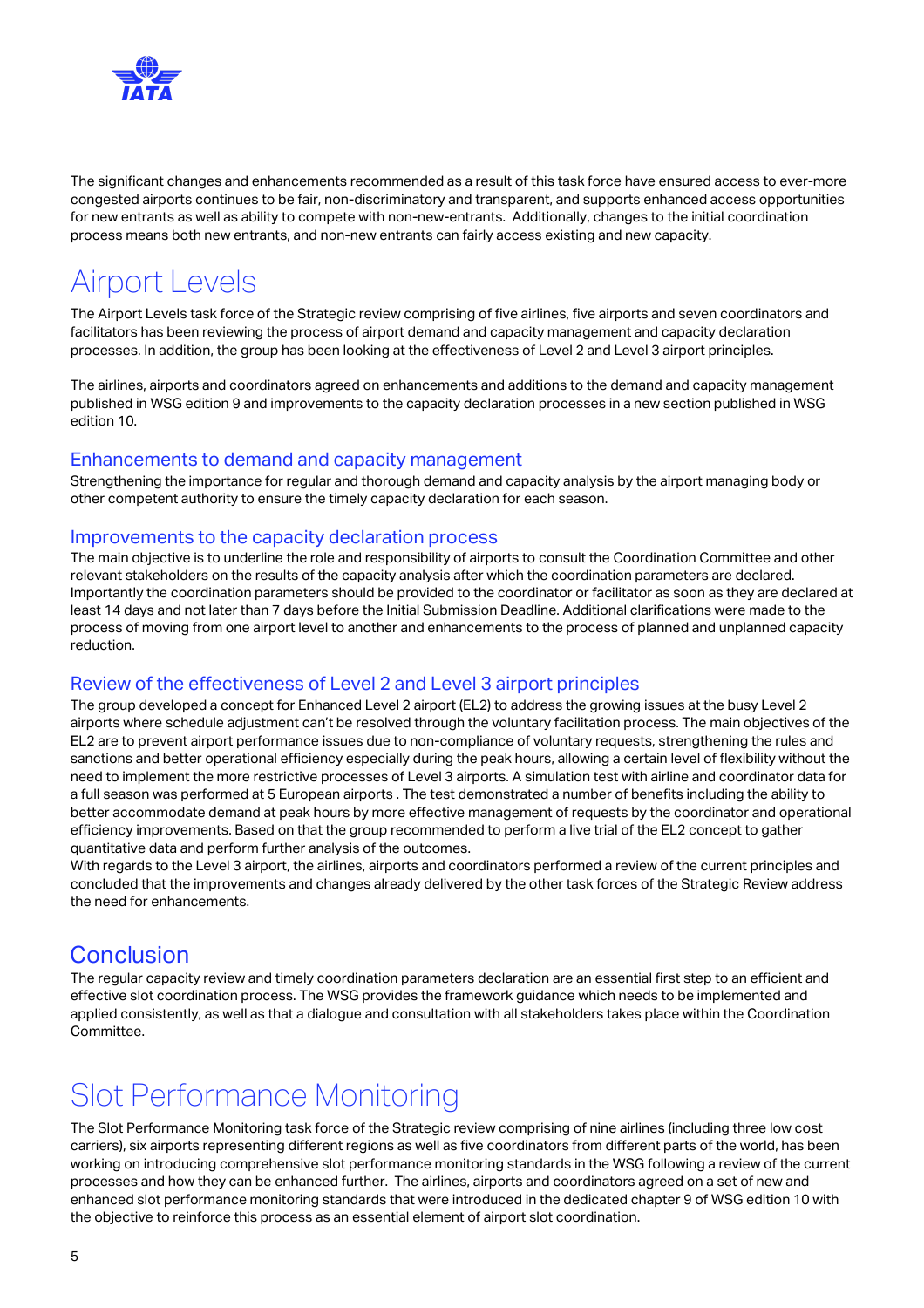

#### Roles and responsibilities of airports, airlines and coordinators

Setting a clear role and responsibility of each stakeholder is fundamental in ensuring a robust and consistent application of the monitoring process whereby the airports provide the coordinator in a timely manner all the information and data necessary for the coordinator to perform the slot monitoring duties. The role of the coordinator has been strengthened to ensure the monitoring process is performed with the required data analyses, warnings of discrepancies and corrective actions, as well as sharing all relevant information with the airport and other stakeholders. Airlines must not only ensure their operations are in accordance with the allocates slot but to review their own performance and identify corrective actions prior to intervention from coordinator.

#### Key principles of slot monitoring

The main objective is to provide a clear description of the slot monitoring process, highlighting its goals and the stages of slot monitoring process, and underlining that it is a continuous process, requiring accurate and reliable data provided in a timely manner and in the agreed format. Importantly the introduction of a dialogue process between the coordinator and the airline for corrective actions with a set deadline is a key process in proactively resolving the issues.

#### Definition of slot misuse and pre-operation and post-operation analysis

The introduction of a definition what is slot misuse helps coordinators and airlines to avoid ambiguity as to what is slot misuse. In addition to this the monitoring process is further strengthened with the introduction of pre-operation analysis that helps proactively identify the possible slot misuse issues before operation, when they can be corrected – thereby avoiding the need for any further action in the post-operation process. The introduction of post-operation analysis helps the coordinator to determine whether misuse of slots has occurred (based on data analysis) and whether airlines achieve historic precedence for the following equivalent season.

#### Enforcement actions

The introduction of enforcement actions gives the coordinators a clear set of guidelines of what concrete measures can be taken for intentional and repeated slot misuse. Enforcement actions further strengthen the process by introducing specific sanctions such as:

- Referral of the matter to the airport's Coordination Committee or other competent body;
- Loss of historic precedence for the series of slots involved in the next equivalent season;
- A lower priority for that airline for new future slot requests in the next equivalent season;
- Withdrawal of the series of slots involved for the remaining portion of the current season;
- Sanctions (including financial sanctions) under applicable law.

#### Enhanced objectives and principles of the Coordination and Slot Performance Committees

The objectives and principles are aimed to emphasize the importance and the role these committees play in the monitoring process, such as determining trends that could lead to potential slot misuse at the airport, to provide guidance and advice to the coordinator with the overall objective of improving punctuality and reducing slot misuse.

#### Best practices for the use of data in the slot monitoring process

The purpose of the new WSG annex 11.8 is to provide practical guidance to the coordinator on the use of data analysis in the monitoring process and example methodology for analysing slot performance.

### **Conclusion**

The enhancements of the slot monitoring standards published in WSG edition 10 provide an opportunity to:

- Significantly strengthen the slot monitoring process;
- Ensure harmonized and consistent application of the monitoring standards;
- Reduce the misuse of slots by the application of specific enforcement measures.

# Historic Determination

The Historic Determination Task Force (HDTF) of the Strategic review comprising of nine airlines (including two low cost carriers), four airports representing different regions, and eight coordinators from different parts of the world. The group was asked to review the utilization, return and reallocation of slots, alongside the determination of historic precedence, with the aim of supporting the efficient use of scarce airport capacity and the needs of all stakeholders.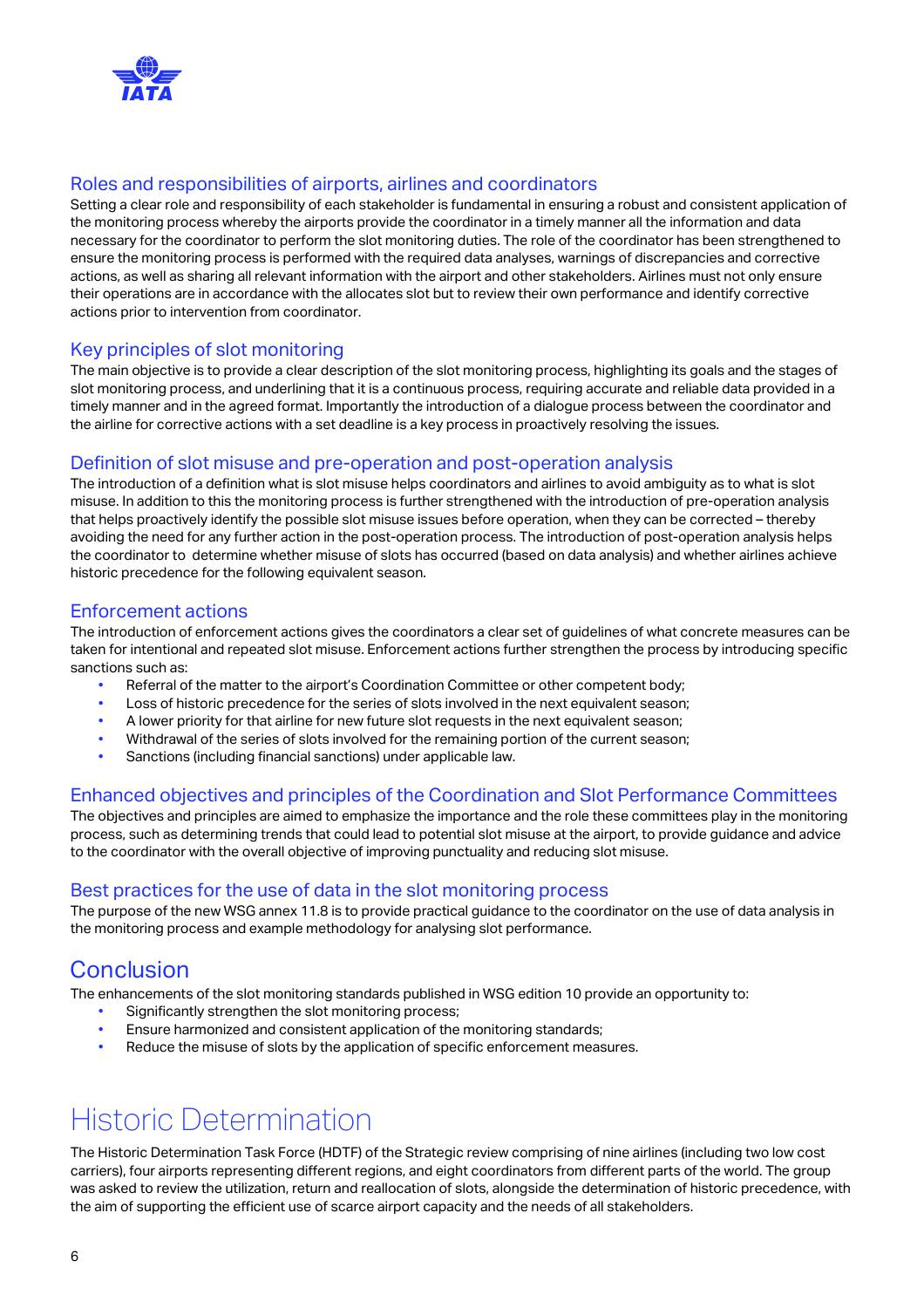

The airlines, airports and coordinators agreed on:

- A change to the Slot Return Deadline to 'Series Return Deadline' (SRD) to clarify its purpose.
- A trial of an earlier SRD (one month earlier) for two consecutive seasons to encourage the earlier finalization of airline schedules, reallocation of slots and improved airport resourcing.
- A low priority code for airline slot requests, where an airline has previously been proven to not return slots for unjustified reasons

#### Slot Return Deadline definition

The Slot Return Deadline facilitates the early return of slot series that are not required, so they may be reallocated to the requests of waitlisted airlines. The HDTF identified an inconsistent understanding of the SRD. To avoid ambiguity, the HDTF proposed the SRD be renamed the "Series" Return Deadline, to highlight its purpose at this stage of the planning process. The proposal was approved and the WSG updated.

#### Trial of an earlier Series Return Deadline

The HDTF reviewed the planning procedures of the different stakeholder groups in relation to the existing calendar of activities. The aim was to identify optimal activity timings that best support all stakeholder needs and the efficient use of scarce capacity. Moving the SRD one month earlier to mid-December and mid-July was expected to provide the most benefits. If airlines are able to return series of slots one month earlier, this will aid coordinators in reallocating slots to waitlisted airlines earlier, and airports will be able to finalise their resource planning earlier. The risk to the quality of schedule data was recognised since some airlines may not be able to finalise plans at this stage of the process, so a trial was agreed for two consecutive seasons, beginning with the planning process for the Winter 2019 season. A third season has been included at the earlier date to accommodate analysis of the trial. Final results and recommendations will be made to the Worldwide Airport Slot Board in 2020.

#### Low Priority Code

The HDTF considered the reasons for the late return of slots. It became clear that apparent overbidding or holding of slots beyond the SRD is often due to a diverse range of external factors that are outside of an airlines control. However, it was acknowledged that a minority of cases exist where an airline might hold slots beyond the SRD unnecessarily.

Slot monitoring processes exist where the coordinator is required to monitor the return of slots and in accordance with the WSG, airlines misusing the process should be subject to a lower slot allocation priority in the next equivalent season. The HDTF agreed the establishment of a low priority code would assist coordinators to track the low priority status in coordination systems, and it would offer transparency to the affected airline to encourage improved future behaviour.

The HDTF proposed the low piority code should be considered by a joint task force group to ensure that its use may be aligned with processes being considered by both the Slot Performance Monitoring Task Force and the Access to Congested Airports Task Force. The establishment of the low priority code will be developed by the Worldwide Airport Slots Board.

#### Series length

The HDTF reviewed the minimum length of a series and agreed it would not be possible to change the minimum length without impacting other related principles. The group researched the close connection between airline operations and consumer demand and recognized that different airline types are subject to different types of demand. For example, in comparison with network carriers flying established services, express freight and charter carriers often have a much later time to market and services may be for shorter periods. It was recognised that the existing five week minimum length of a series, does not suit all carrier types perfectly, but the airlines advised it strikes the best balance across differing types of service, while maintaining a non-discriminatory approach to slot allocation

The HDTF considered the impact of increasing the minimum series length, but airlines advised this would not be desirable since it would force airlines to fly at times of low consumer demand. The HDTF made no recommendation to change the existing minimum series length.

#### **Conclusion**

Principles supporting the use of slots are interrelated and are designed to ensure all forms of consumer demand are met without discrimination. The HDTF reviewed the key principles and concluded the existing practices are resulting in very high levels of utilization at the most congested airports. The HDTF agreed principles may still be optimized through the recommendations provided by the HDTF.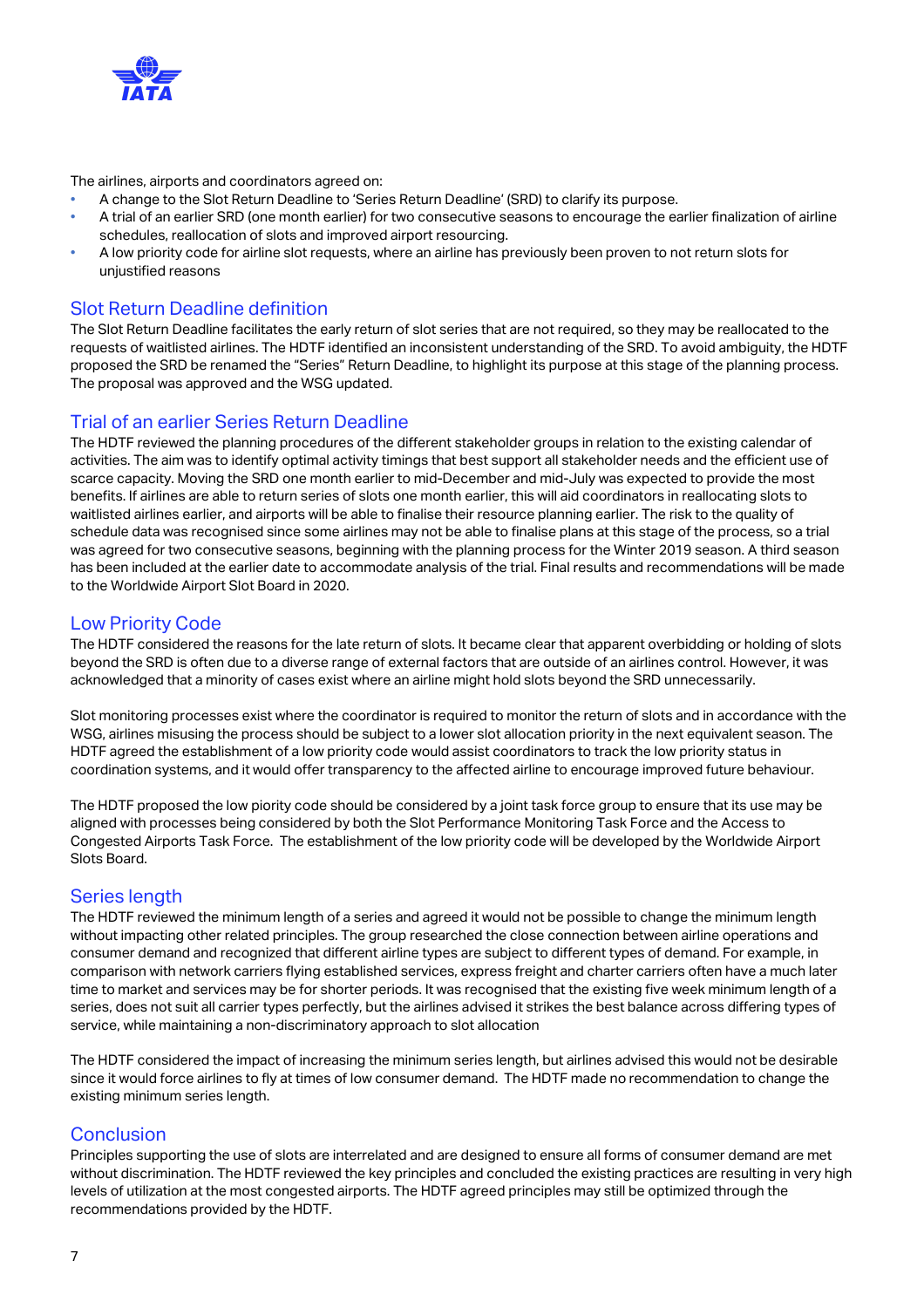

List of changes implemented in WSG 9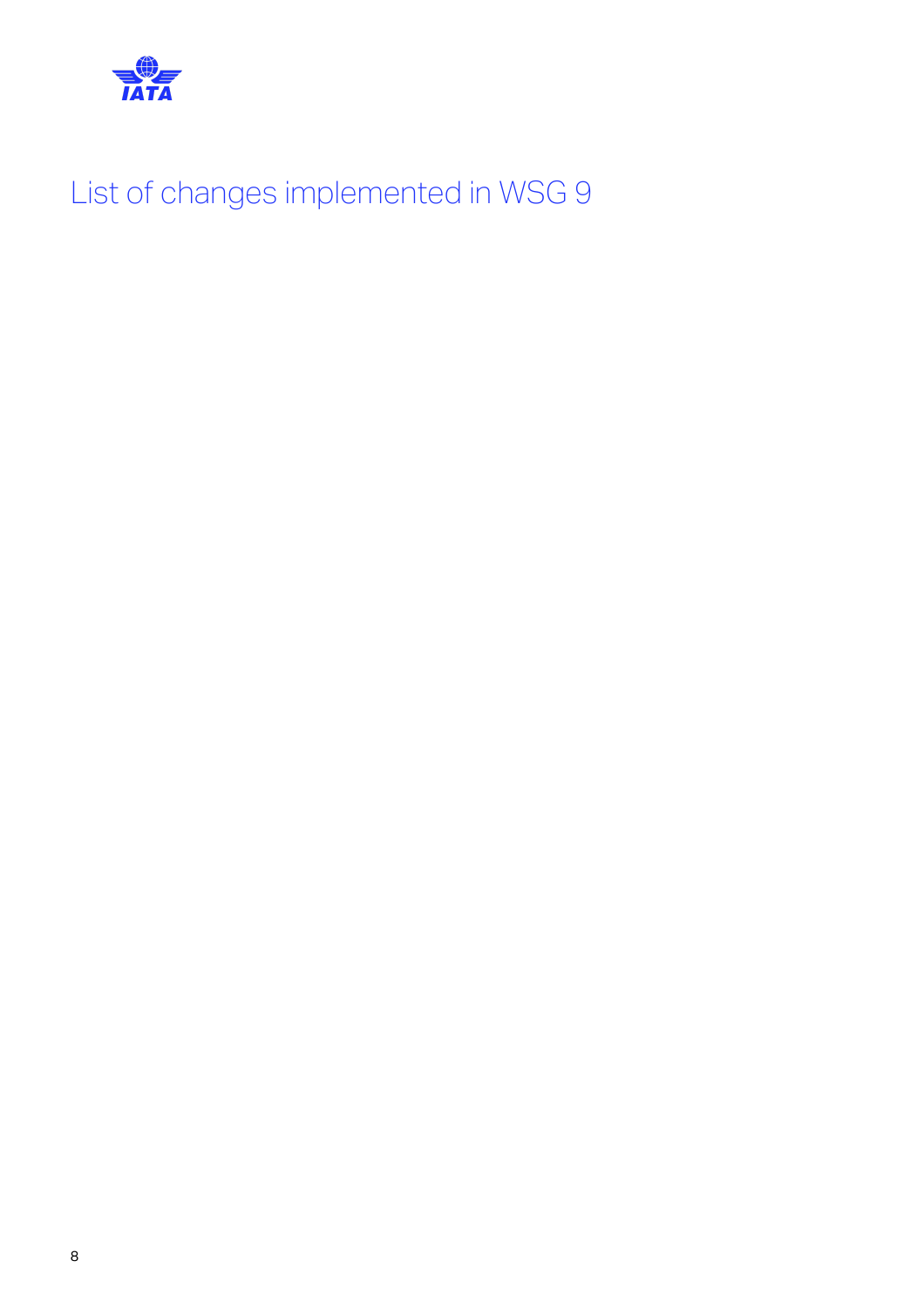

| <b>SECTION</b> | <b>AMENDMENT</b>                                                                                                                                                                                                                                                                                                                                                                                                                                                                                                                                                                                                                                                                                                                                                                                                                                                                                                                            | <b>EFFECTIVE</b> |
|----------------|---------------------------------------------------------------------------------------------------------------------------------------------------------------------------------------------------------------------------------------------------------------------------------------------------------------------------------------------------------------------------------------------------------------------------------------------------------------------------------------------------------------------------------------------------------------------------------------------------------------------------------------------------------------------------------------------------------------------------------------------------------------------------------------------------------------------------------------------------------------------------------------------------------------------------------------------|------------------|
| 5.5.1.c        | The coordinator will:<br>Make available to the airlines, and to the airport managing body, as<br>C)<br>soon as SALs are distributed, ideally in SSIM Chapter 6 format and<br>by online means, a lists of slots allocated, remaining slots available<br>and the reasons why slots were not allocated as requested. This<br>information should ideally be in SSIM Chapter 6 format and<br>accessible by online means.                                                                                                                                                                                                                                                                                                                                                                                                                                                                                                                         | 1 January 2019   |
| 6.1.1          | The airport managing body or other competent body shall ensure that should<br>regularly conduct a thorough demand and capacity analysis, using commonly<br>recognized best practice methods, is regularly conducted. In particular,<br>demand and capacity should be assessed The analysis should be completed<br>in a timely manner to enable an official capacity declaration for each IATA<br>season. At a minimum the analysis should be conducted whenever there are<br>significant changes in airport infrastructure, operational practices, or patterns<br>of demand.                                                                                                                                                                                                                                                                                                                                                                | 1 January 2019   |
| 6.1.2          | The analysis should objectively consider the ability of the airport<br>infrastructure to accommodate demand at desired applicable service levels<br>of service, such as queue times, levels of congestion or and delay, while<br>taking into account relevant airspace limitations set by local ATC authorities.<br>The This analysis should provide all relevant capacity limits of the runway(s),<br>apron, terminal(s) and other assume that the airport facilities as deemed<br>necessary. are being managed efficiently and are fully staffed.                                                                                                                                                                                                                                                                                                                                                                                         | 1 January 2019   |
| 6.1.3          | The analysis should determine any infrastructure, operational, or<br>environmental constraints that prevent demand being satisfied. The airport<br>managing body should and identify evaluate options in consultation with<br>responsible parties for overcoming such shortages through infrastructure,<br>operational or policy changes and improvements, in accordance with the<br>respective legal framework, where applicable.                                                                                                                                                                                                                                                                                                                                                                                                                                                                                                          | 1 January 2019   |
| 6.1.4          | The results of the demand and capacity analysis should be made available to<br>all relevant stakeholders including where applicable the members of the<br>Coordination Committee well in advance of seasonal meetings. interested<br>parties in order to encourage cooperation and to alleviate and resolve any<br>constraints on demand.                                                                                                                                                                                                                                                                                                                                                                                                                                                                                                                                                                                                   | 1 January 2019   |
| 8.6.2          | Ideally coordinators should have slot series usage information available<br>online, so airlines can check their own slot series usage for all their own flights<br>anytime during a season. It nonetheless remains the sole responsibility of the<br>airline to monitor the usage of their slot series.                                                                                                                                                                                                                                                                                                                                                                                                                                                                                                                                                                                                                                     | 1 January 2019   |
| 9.3.2          | Coordinators and facilitators must make the following information available to<br>the airport managing body and to all airlines operating or planning to operate<br>at the airports they coordinate:<br>The coordination parameters for the next season, for all constrained<br>a)<br>components of an airport's infrastructure, such as runways, taxiways,<br>aircraft parking stands, gates, terminal capacity (check-in, security,<br>baggage reclaim, etc.), and environmental constraints (for example, night<br>restrictions); and<br>The actual utilization of declared capacity and how full or close to full the<br>b)<br>airport is on a typical busy week of the most recent summer and winter<br>seasons. This data should be as detailed as possible to illustrate in<br>graphic form the schedule limitations at the airport for each coordination<br>parameter and indicate which hours may or may not be congested or full. | 1 January 2019   |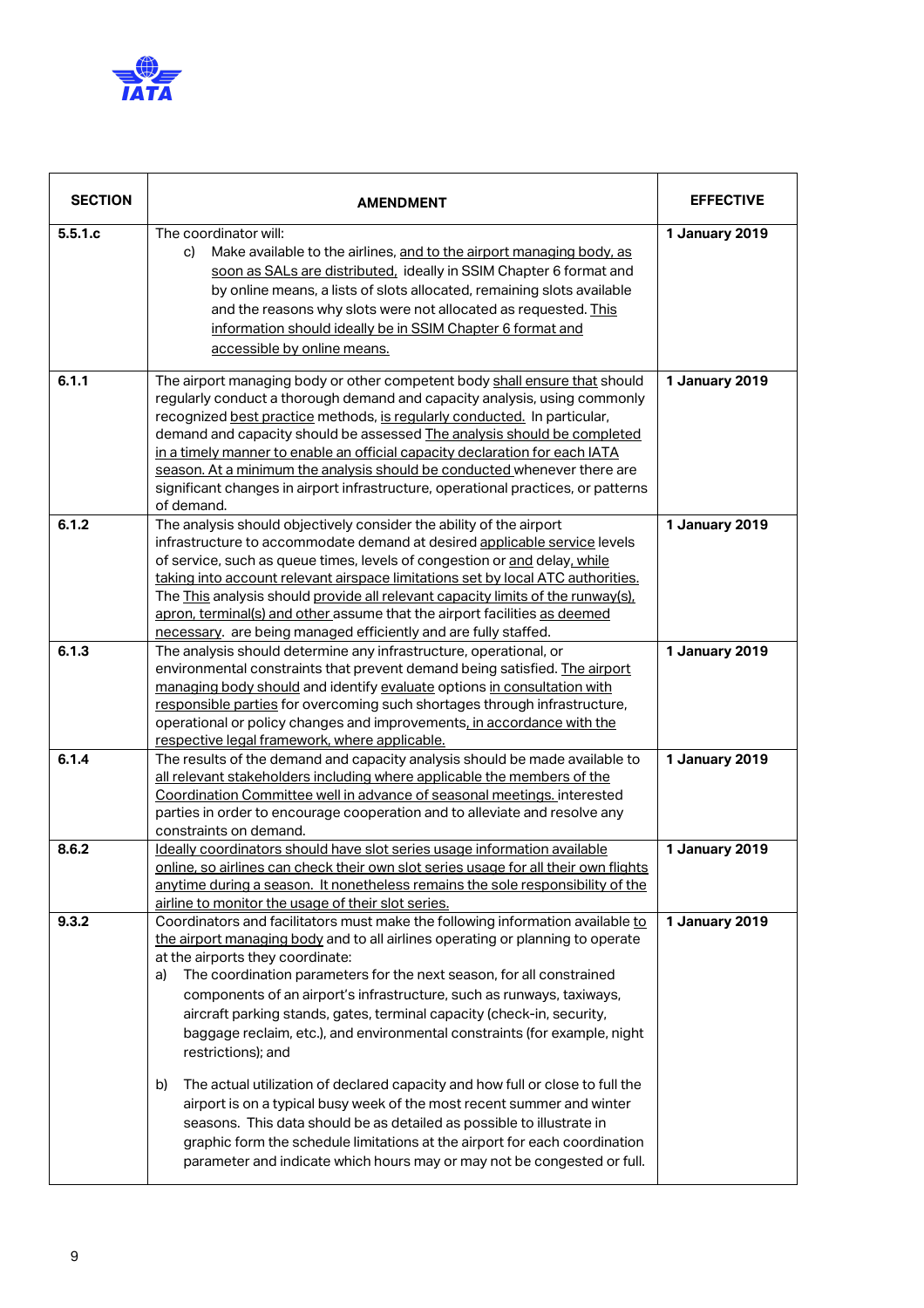

| as described in SSIM Chapter 6. | 9.9.6 | As soon as all SALs are distributed for an their airport(s), coordinators and<br>facilitators must make the data for that airport available to all airlines, and to<br>the airport managing body. This data must contain full details by airline of all<br>allocated times and outstanding requests and be up to date at the time of the<br>request. The data should be available on the coordinator's or facilitator's<br>website to facilitate access. If website access is not available, the coordinator<br>or facilitator must make the data available to airlines and to the airport<br>managing body upon request. Airlines should use SIR format as described in<br>SSIM Chapter 6 for these requests and the data should be provided to them<br>in SIR format using the recognized message formats, including waitlist tags, | 1 January 2019 |
|---------------------------------|-------|---------------------------------------------------------------------------------------------------------------------------------------------------------------------------------------------------------------------------------------------------------------------------------------------------------------------------------------------------------------------------------------------------------------------------------------------------------------------------------------------------------------------------------------------------------------------------------------------------------------------------------------------------------------------------------------------------------------------------------------------------------------------------------------------------------------------------------------|----------------|
|---------------------------------|-------|---------------------------------------------------------------------------------------------------------------------------------------------------------------------------------------------------------------------------------------------------------------------------------------------------------------------------------------------------------------------------------------------------------------------------------------------------------------------------------------------------------------------------------------------------------------------------------------------------------------------------------------------------------------------------------------------------------------------------------------------------------------------------------------------------------------------------------------|----------------|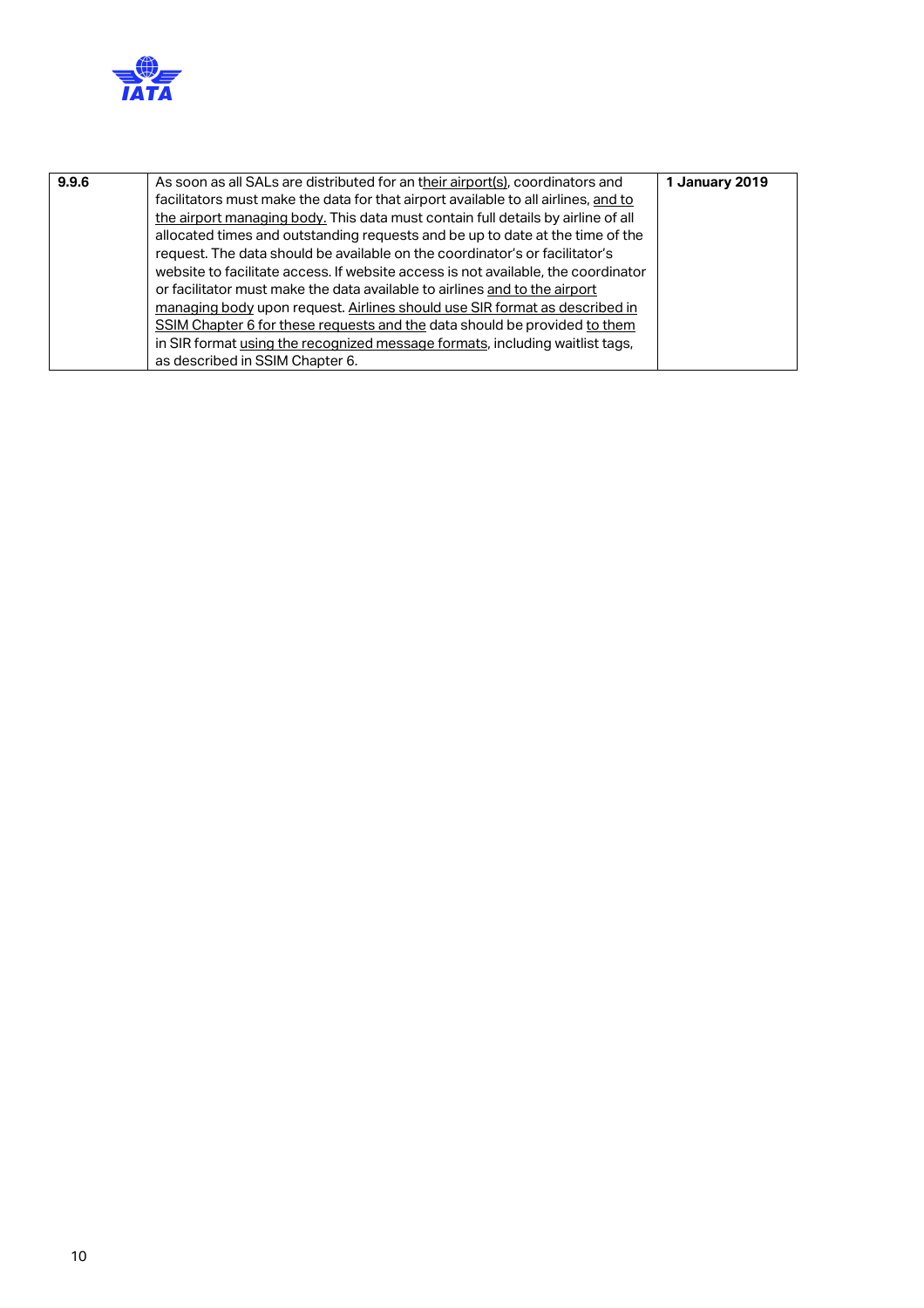

List of changes implemented in WSG 10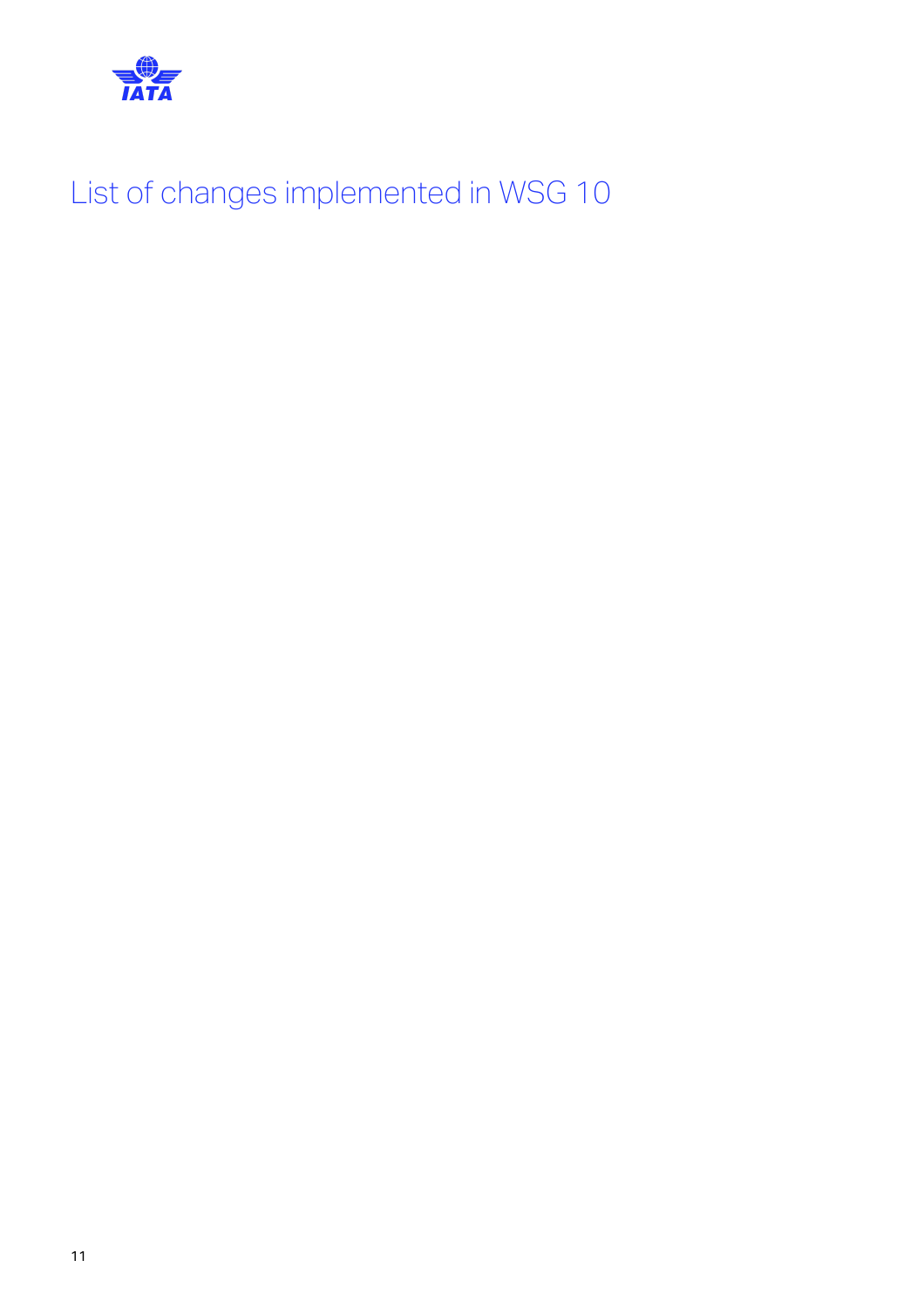

| <b>SECTION</b>     | <b>AMENDMENT</b>                                                                                                                                                                                                                                                                                                                                                                                                                                                                                                                                                                                                                                                                                                                                                                                                               | <b>EFFECTIVE</b> |
|--------------------|--------------------------------------------------------------------------------------------------------------------------------------------------------------------------------------------------------------------------------------------------------------------------------------------------------------------------------------------------------------------------------------------------------------------------------------------------------------------------------------------------------------------------------------------------------------------------------------------------------------------------------------------------------------------------------------------------------------------------------------------------------------------------------------------------------------------------------|------------------|
| 1.3                | Who are the relevant stakeholders of airport coordination?                                                                                                                                                                                                                                                                                                                                                                                                                                                                                                                                                                                                                                                                                                                                                                     | 1 August 2019    |
| 1.5.1              | Airports are designated following a thorough demand and capacity<br>analysis, using commonly recognized best practice methods by the airport<br>managing body or other competent body. The analysis should be<br>completed in a timely manner to enable an official capacity declaration (the<br>maximum capacity available for allocation considering the functional<br>limitations at the airport such as runway, apron, terminal, airspace, and<br>environmental restrictions) for each IATA season. At a minimum, the<br>analysis should be conducted whenever there are significant changes in<br>airport infrastructure, operational practices, or patterns of demand. This<br>analysis should use quantitative and transparent criteria for determining<br>which level of coordination is appropriate for that airport. | 1 August 2019    |
| 1.5.2              | An airport should not be designated or remain as Level 3 for reasons other<br>than a genuine shortage of airport infrastructure, as demonstrated in a<br>thorough demand and capacity analysis.                                                                                                                                                                                                                                                                                                                                                                                                                                                                                                                                                                                                                                | 1 August 2019    |
| 1.5.2              | An airport is designated Level 2 when this analysis demonstrates that there<br>is potential for congestion during some periods of the day, week, or season<br>that could be resolved by Level 2 facilitation. An airport is designated Level<br>3 when this analysis demonstrates a risk that demand may significantly<br>exceed the capacity of the airport and that Level 3 slot coordination is<br>required.                                                                                                                                                                                                                                                                                                                                                                                                                | 1 August 2019    |
| 1.5.3              | The responsible authority must ensure that an airport is only designated as<br>Level 3 or remains as Level 3 following a thorough demand and capacity<br>the analysis, and full consultation with all stakeholders and interested<br>parties. The airport should be designated as Level 3 only if this analysis and<br>consultation concludes that the demand for airport infrastructure<br>significantly exceeds the declared capacity and there is no practical way to<br>alleviate the problem in the short term. process described above.                                                                                                                                                                                                                                                                                  | 1 August 2019    |
| 1.7.1 <sub>g</sub> | Planned times of operation are based on the planned on-block (arrival) and<br>off-block (departure) times. Actual times of arrival and departure may vary<br>due to operational factors.                                                                                                                                                                                                                                                                                                                                                                                                                                                                                                                                                                                                                                       | 1 August 2019    |
| 1.7.2c             | An airline or other aircraft operator must have a slot allocated to it before<br>operating at a Level 3 airport. Certain types of flight flights (for example,<br>humanitarian or state flights) may be exempt or subject to special local<br>procedures.                                                                                                                                                                                                                                                                                                                                                                                                                                                                                                                                                                      | 1 August 2019    |
| 1.7.21             | Slot times are based on the planned on-block (arrival) and off-block<br>(departure) times. Actual times of arrival and departure may vary due to<br>operational factors.                                                                                                                                                                                                                                                                                                                                                                                                                                                                                                                                                                                                                                                       | 1 August 2019    |
| 1.7.2n             | Monitoring of the use of allocated slots should be performed in a timely<br>manner by the coordinator at a Level 3 airport.                                                                                                                                                                                                                                                                                                                                                                                                                                                                                                                                                                                                                                                                                                    | 1 August 2019    |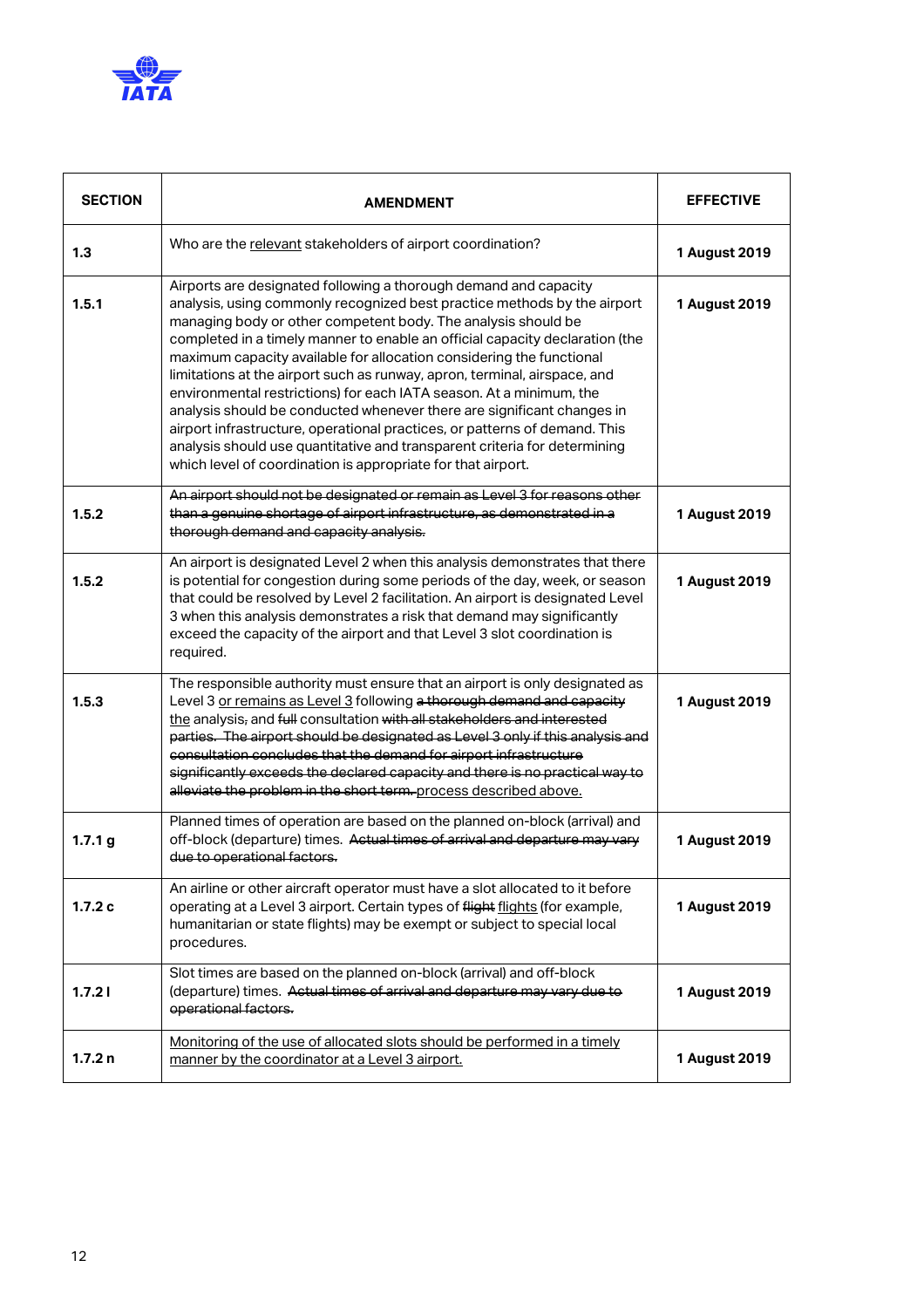

|                    | The facilitator will:                                                                                                                                                                                                                                                                                                                                                                                                                                                                                                                                                                       |               |
|--------------------|---------------------------------------------------------------------------------------------------------------------------------------------------------------------------------------------------------------------------------------------------------------------------------------------------------------------------------------------------------------------------------------------------------------------------------------------------------------------------------------------------------------------------------------------------------------------------------------------|---------------|
| 4.5.1              | Ensure the feasibility of the plans submitted by an airline so<br>a)<br>the coordination parameters of the airport are not exceeded;<br>and                                                                                                                                                                                                                                                                                                                                                                                                                                                 | 1 August 2019 |
|                    | Make available to interested parties relevant stakeholders<br>b)<br>details of the coordination parameters and utilization of the<br>declared capacity; and                                                                                                                                                                                                                                                                                                                                                                                                                                 |               |
| 5.3.5              | Airlines should fulfil their role in the slot monitoring process, as described in<br>section 9 of these guidelines.                                                                                                                                                                                                                                                                                                                                                                                                                                                                         | 1 August 2019 |
| 5.4.1              | The airport managing body or other competent body should ensure that<br>attempt to reach agreement on the appropriate coordination parameters<br>are agreed with members of the Coordination Committee and relevant<br>stakeholders and. The coordination parameters should be updated twice<br>each year - in conjunction with the IATA seasons. Where airport constraints<br>persist, the airport managing body should examine its the capacity and<br>implement the necessary capacity enhancements to allow for a re-<br>designation to Level 2 or Level 1 at the earliest opportunity. | 1 August 2019 |
| 5.4.2              | After consultation with the Coordination Committee, the airport managing<br>body or other competent body must inform the coordinator of any capacity<br>changes decide and of provide the coordination parameters-to the<br>coordinator not later than 7 days before the Initial Submission Deadline.<br>The coordinator will in turn inform the airlines. This declaration must be<br>completed at least 7 days before the Initial Submission Deadline for each<br>SC.                                                                                                                     | 1 August 2019 |
| 5.4.3              | The airport managing body or other competent body should provide<br>relevant information to the coordinator in order to assist in applying the<br>additional criteria for slot allocation given in 8.4.1 b), e) d), e), and e f),<br>relating to the type of service and market, competition, and requirements of<br>the travelling public and other users.                                                                                                                                                                                                                                 | 1 August 2019 |
| 5.4.4              | The airport managing body should fulfil its role in the slot monitoring<br>process, as described in section 9 of these quidelines.                                                                                                                                                                                                                                                                                                                                                                                                                                                          | 1 August 2019 |
| 5.5.1 <sub>b</sub> | Make available to interested parties relevant stakeholders details of the<br>applicable coordination parameters, local guidelines and regulations, and<br>any other criteria used in the allocation of slots, at least 7 days before the<br>Initial Submission Deadline for each SC, where possible.                                                                                                                                                                                                                                                                                        | 1 August 2019 |
| 5.5.1 f            | Monitor planned and actual use of slots to identify any possible instances<br>of intentional misuse of slots, and initiate a dialogue with the airline or<br>aircraft operator concerned.<br>Perform slot monitoring, as described in section 9 of these guidelines.                                                                                                                                                                                                                                                                                                                        | 1 August 2019 |
| 5.6.1              | The Coordination Committee is established at a Level 3 airport to advise<br>the coordinator on matters relating to capacity, slot allocation, and<br>monitoring the use of slots at the airport. Sub-groups of the Coordination<br>Committee, such as a Slot Performance Committee, can be used to focus<br>on specific functions of the Coordination Committee, or topics of topical<br>relevance.                                                                                                                                                                                         | 1 August 2019 |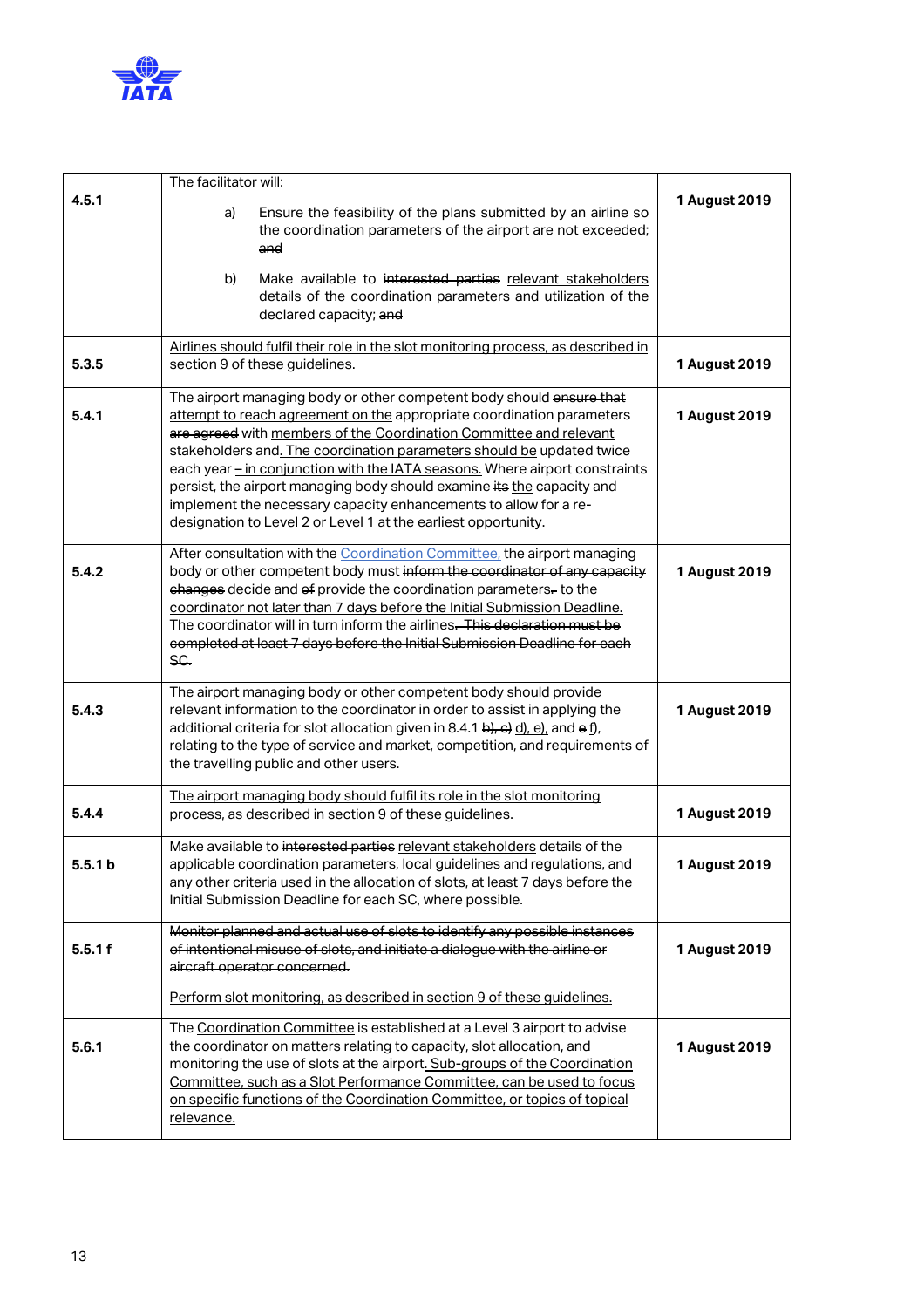

|       |                       | The principal tasks of the Coordination Committee are to:                      |               |
|-------|-----------------------|--------------------------------------------------------------------------------|---------------|
| 5.6.2 | a)                    | Advise on the possibilities of adjusting the capacity of the                   |               |
|       |                       | airport;                                                                       |               |
|       | b)                    | Provide a body to which airport capacity providers (such as                    |               |
|       |                       | ANSPs or airport managing bodies) should communicate the                       |               |
|       |                       | methods used for determining coordination parameters;                          |               |
|       | c)                    | Consult on capacity and coordination parameters, on which                      |               |
|       |                       | slot allocation are based;                                                     |               |
|       | d)                    | Advise on ways of achieving a better utilization of the capacity               |               |
|       |                       | available;                                                                     |               |
|       | e)                    | Mediate in case of complaints from airlines or other aircraft                  |               |
|       |                       | operators related to slot allocation or slot monitoring which                  |               |
|       |                       | cannot be resolved between the airline or other aircraft                       |               |
|       |                       | operator and the coordinator in a mutually agreeable way;                      |               |
|       | f)                    | Consider any problems related to transparency or sharing of                    |               |
|       |                       | data;                                                                          |               |
|       | g)                    | Consider any serious problems for new entrants at the airport                  | 1 August 2019 |
|       |                       | concerned;                                                                     |               |
|       | h)                    | Oversee the activities of the sub-groups of the Coordination                   |               |
|       |                       | Committee, such as a Slot Performance Committee, where                         |               |
|       |                       | these exist;                                                                   |               |
|       | i)                    | Advise the coordinator on methods and parameters of slot                       |               |
|       |                       | monitoring, where a Slot Performance Committee does not                        |               |
|       |                       | <u>exist;</u>                                                                  |               |
|       | j)                    | Advise on local guidelines for coordination and communicate                    |               |
|       |                       | matters related to local guidelines to its members;                            |               |
|       | k)                    | Review development projects that are being undertaken at the                   |               |
|       |                       | airport that may impact coordination parameters and                            |               |
|       |                       | communicate (alongside other channels such as Airport                          |               |
|       |                       | Operator Committees) on such projects; and                                     |               |
|       | I)                    | Liaise and consult with other entities, such as Civil Aviation                 |               |
|       |                       | Authorities, governments, or regulators, to the extent that                    |               |
|       |                       | such entities are involved in the setting of coordination                      |               |
|       |                       | parameters.                                                                    |               |
|       |                       | Membership of the Coordination Committee is open to all airlines using the     |               |
| 5.6.3 |                       | airport regularly and their representative organizations, the airport          | 1 August 2019 |
|       |                       | managing body, air traffic control authorities, and representatives of         |               |
|       |                       | general/business aviation (where relevant). Airlines and other aircraft        |               |
|       |                       | operators willing to operate, but not yet operating, at the airport can attend |               |
|       |                       | the meetings of the Coordination Committee as observers. The                   |               |
|       |                       | representatives shall have the adequate knowledge, expertise, and              |               |
|       |                       | mandates to serve on the Coordination Committee. Preferably, the               |               |
|       |                       | composition is tailored to the specific items to be discussed, and in most     |               |
|       |                       | cases a registered delegate who attends the IATA Slot Conference is the        |               |
|       |                       | preferred representative from their organization. The coordinator attends      |               |
|       |                       | all meetings as an observer                                                    |               |
|       |                       | The board of the Coordination Committee shall be selected periodically, for    |               |
| 5.6.4 |                       | a fixed period. The chairperson (and vice-chairperson, if one exists) shall    | 1 August 2019 |
|       |                       | have no specific interest in any of the possible results of the functions of   |               |
|       |                       | the Coordination Committee.                                                    |               |
|       |                       | It is recommended that the airport managing body appoints a secretary of       |               |
| 5.6.5 |                       | the Coordination Committee who shall be responsible for the planning and       | 1 August 2019 |
|       | minuting of meetings. |                                                                                |               |
|       |                       |                                                                                |               |
|       |                       | Ideally, meetings of the Coordination Committee should be conducted in         |               |
| 5.6.5 | English.              |                                                                                | 1 August 2019 |
|       |                       |                                                                                |               |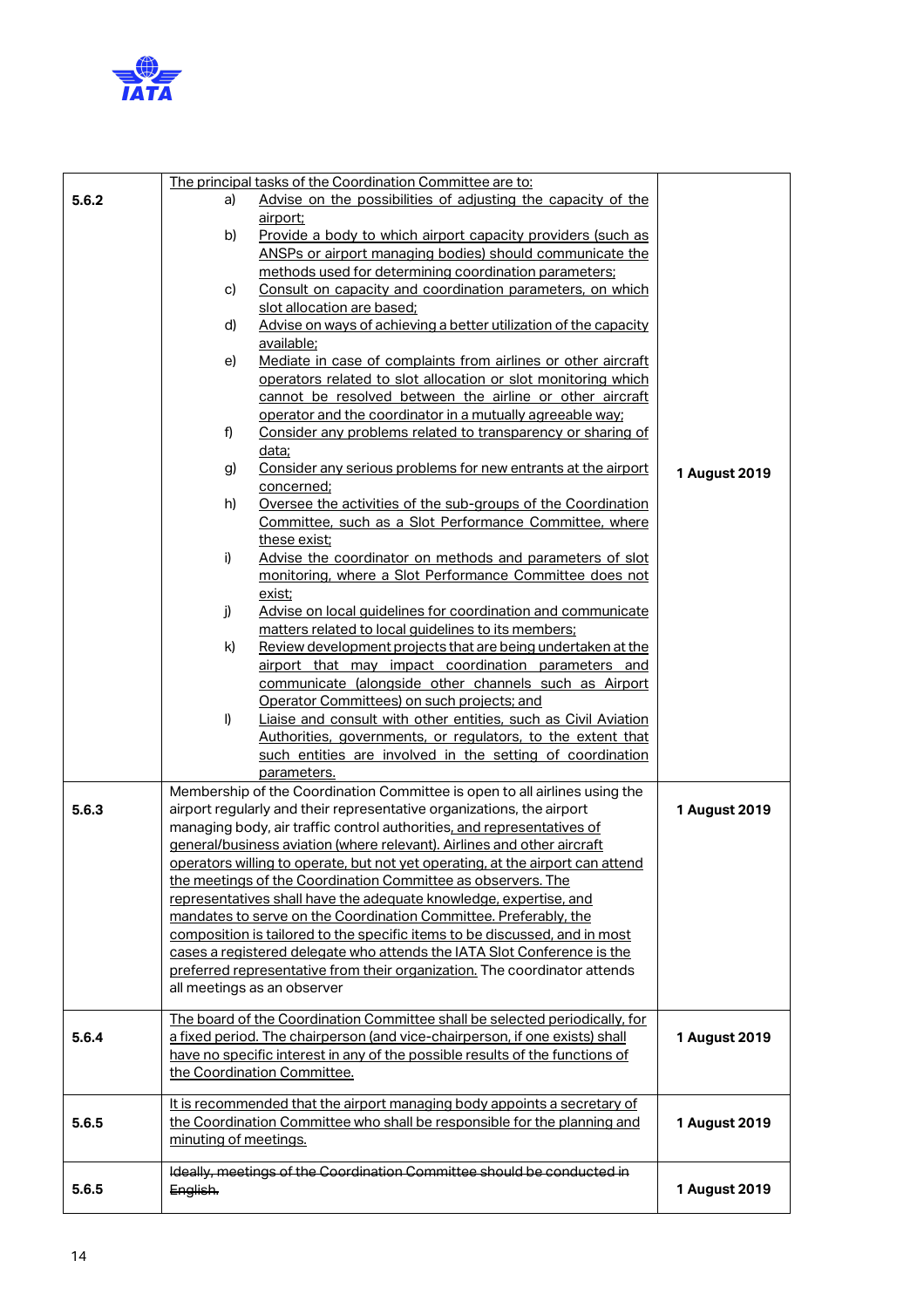

| 5.6.6 | Meetings of the Coordination Committee should be held at least once per<br>year, as well as when required to review the coordination parameters on a<br>seasonal basis or when to review planned changes in policy or capacity are<br>planned which could significantly affect coordination. Ideally, meetings of<br>the Coordination Committee should be conducted in English.                                                                                                                                                                                                                                                                                                                                                                                                                                                                                                                                                  | 1 August 2019 |  |
|-------|----------------------------------------------------------------------------------------------------------------------------------------------------------------------------------------------------------------------------------------------------------------------------------------------------------------------------------------------------------------------------------------------------------------------------------------------------------------------------------------------------------------------------------------------------------------------------------------------------------------------------------------------------------------------------------------------------------------------------------------------------------------------------------------------------------------------------------------------------------------------------------------------------------------------------------|---------------|--|
| 5.6.8 | The Coordination Committee should establish terms of reference<br>governing its operations. A regular review of the terms of reference is<br>recommended to ensure they are still compliant and updated as required.<br>Ideally, the terms of reference should address:<br>The objectives of the Coordination Committee;<br>a)<br>Membership;<br>b)<br>Responsibilities of the members;<br>c)<br>d)<br>Frequency of meetings;<br>The process for hearing complaints and addressing problems<br>e)<br>for new entrants;<br>Sub-groups;<br>f)<br>The process for changing the terms of reference;<br>g)<br>The process for dissolution of the Coordination Committee;<br>h)<br>Whether a quorum will be required for meetings of the<br>i)<br>Coordination Committee, and if so, the process to follow if<br>quorum is not met;<br>j)<br>Costs and expenses; and<br>k)<br>The language of operation of the Coordination Committee. | 1 August 2019 |  |
| 5.6.9 | The Coordination Committee will fulfil its role in the slot monitoring<br>process, as described in section 9 of these guidelines.                                                                                                                                                                                                                                                                                                                                                                                                                                                                                                                                                                                                                                                                                                                                                                                                | 1 August 2019 |  |
| 6.1.1 | The airport managing body or other competent body shall ensure that a<br>thorough demand and capacity analysis, using commonly recognized best<br>1 August 2019<br>practice methods, is regularly conducted. The analysis should be<br>completed in a timely manner to enable an official capacity declaration for<br>coordination for each IATA season. At a minimum the capacity analysis<br>should be conducted whenever there are significant changes in airport<br>infrastructure, operational practices, or patterns of demand.                                                                                                                                                                                                                                                                                                                                                                                            |               |  |
| 6.1.2 | The capacity analysis should objectively consider the ability of the airport<br>infrastructure to accommodate demand at applicable service levels, such<br>as queue times, levels of congestion, and delay, while taking into account<br>relevant airspace limitations set by local ATC authorities. This analysis<br>should provide all relevant capacity limits of the runway(s), apron,<br>terminal(s), and other airport facilities as deemed necessary.                                                                                                                                                                                                                                                                                                                                                                                                                                                                     | 1 August 2019 |  |
| 6.2.1 | The airport managing body or other competent body should consult the<br>Coordination Committee and other relevant stakeholders on the results of<br>the capacity analysis after which the coordination parameters are declared.<br>This should be done well in advance of each IATA season and be made<br>available to all relevant stakeholders.                                                                                                                                                                                                                                                                                                                                                                                                                                                                                                                                                                                | 1 August 2019 |  |
| 6.2.2 | The coordination parameters represent the maximum capacity available for<br>allocation considering the functional limitations at the airport such as<br>runway, apron, terminal, airspace, and environmental restrictions.                                                                                                                                                                                                                                                                                                                                                                                                                                                                                                                                                                                                                                                                                                       | 1 August 2019 |  |
| 6.2.3 | Coordination parameters establish the scheduling limits that can be<br>coordinated or facilitated in a specified period of time.                                                                                                                                                                                                                                                                                                                                                                                                                                                                                                                                                                                                                                                                                                                                                                                                 | 1 August 2019 |  |
| 6.2.4 | Coordination parameters should be reviewed by the Coordination<br>Committee and other relevant stakeholders prior to making any changes.                                                                                                                                                                                                                                                                                                                                                                                                                                                                                                                                                                                                                                                                                                                                                                                         | 1 August 2019 |  |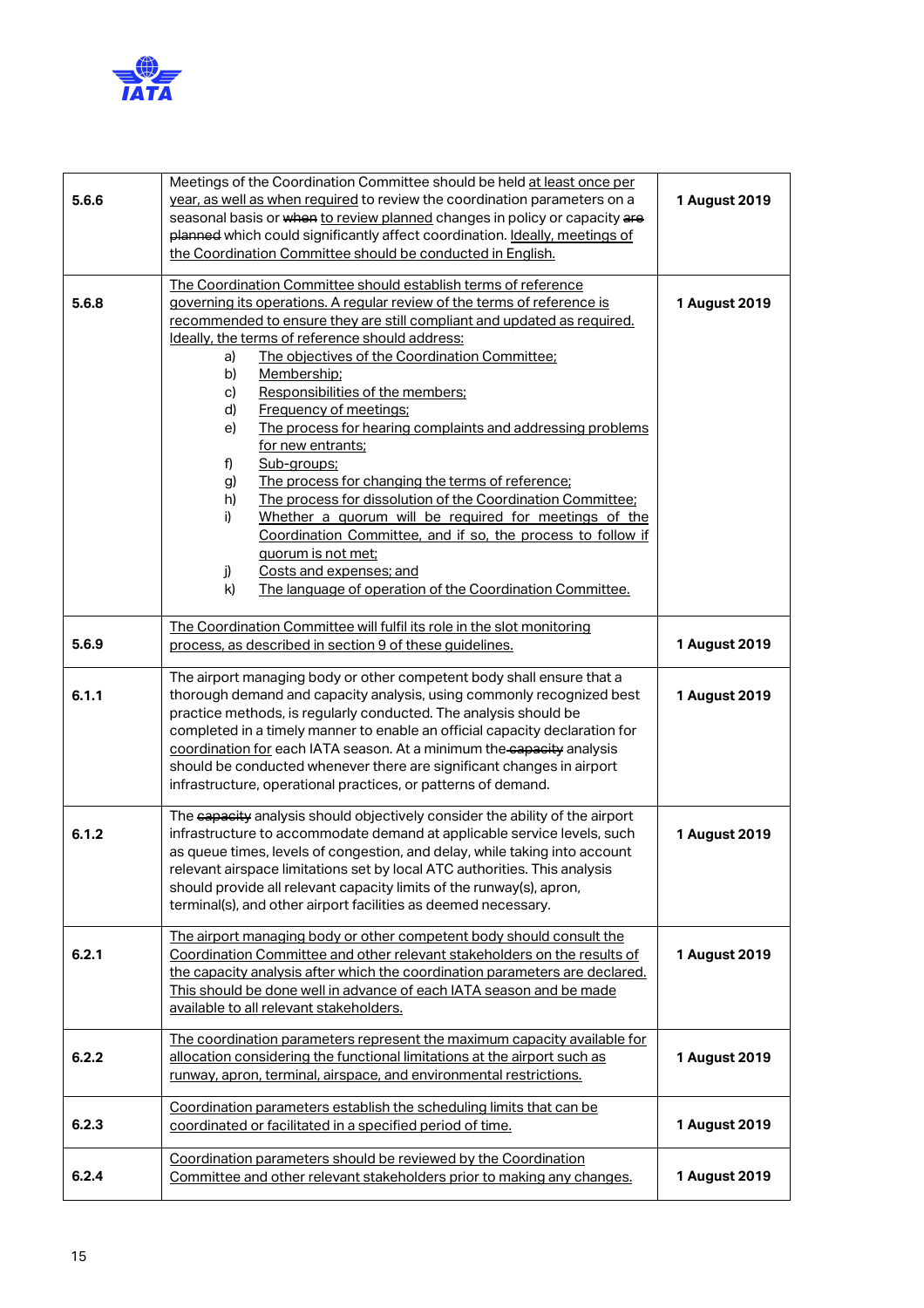

| 6.2.5              | Coordination parameters should be provided to the coordinator or<br>facilitator as soon as they are declared but not later than 7 days before the<br>Initial Submission Deadline.                                                                                                                                                                                                                                                                                                                                                                                                                                                                                                     | 1 August 2019 |
|--------------------|---------------------------------------------------------------------------------------------------------------------------------------------------------------------------------------------------------------------------------------------------------------------------------------------------------------------------------------------------------------------------------------------------------------------------------------------------------------------------------------------------------------------------------------------------------------------------------------------------------------------------------------------------------------------------------------|---------------|
| 6.3.3 b            | All interested parties relevant stakeholders have been fully consulted on<br>the analysis and the proposed change of level, and their views have been<br>taken into account.                                                                                                                                                                                                                                                                                                                                                                                                                                                                                                          | 1 August 2019 |
| 6.4.1a             | Demand There is a risk that demand for airport infrastructure may<br>significantly exceed the airport's capacity during the relevant period;                                                                                                                                                                                                                                                                                                                                                                                                                                                                                                                                          | 1 August 2019 |
| 6.4.3              | A change in level should only occur after the responsible authority has<br>ensured that:                                                                                                                                                                                                                                                                                                                                                                                                                                                                                                                                                                                              | 1 August 2019 |
|                    | A full and thorough demand and capacity analysis has been<br>a)<br>undertaken, assessing the factors specified in 6.3 4.1; and                                                                                                                                                                                                                                                                                                                                                                                                                                                                                                                                                        |               |
|                    | All interested parties relevant stakeholders have been fully<br>b)<br>consulted on the analysis and the proposed change of level,<br>and their views have been taken into account.                                                                                                                                                                                                                                                                                                                                                                                                                                                                                                    |               |
| 6.6.1 <sub>b</sub> | All interested parties relevant stakeholders have been fully consulted on<br>the analysis and the proposed change of level, and their views have been<br>taken into account.                                                                                                                                                                                                                                                                                                                                                                                                                                                                                                          | 1 August 2019 |
| 6.8.1              | When a change in level is decided, the responsible authority must ensure<br>that all interested parties (airlines, airport managing body, governments<br>relevant stakeholders and IATA are notified of the decision to change the<br>level of the airport. In any event, notification Notification of an airport level<br>change should be made no later than 1 April for the next winter season and<br>1 September for the next summer season.                                                                                                                                                                                                                                      | 1 August 2019 |
| 6.9.1              | The coordination parameters are reviewed twice each year by relevant<br>stakeholders, normally at meetings of the Coordination Committee or an<br>equivalent representative body. This review must occur in good time so<br>that a timely manner to allow the declaration of coordination parameters<br>ean be made at least well in advance of each IATA season but no later than<br>7 days before the Initial Submission Deadline for each SC.                                                                                                                                                                                                                                      | 1 August 2019 |
| 6.10.1             | A If a planned capacity reduction in capacity from is unavoidable the<br>previous equivalent season should be avoided wherever possible. The<br>Coordination Committee and airlines operating at must be consulted during<br>the airport must be consulted decision process and as soon as possible<br>before any reduction of capacity occurs. In any case all cases, airlines'<br>historic slots must be honored. The coordinator, or other competent body,<br>must communicate the capacity change to all interested parties at least<br>relevant stakeholders well in advance of each IATA season but not later<br>than 7 days before the Initial Submission Deadline for the SC. | 1 August 2019 |
| 6.10.2             | Unplanned capacity reductions may occur which are impossible to discuss<br>in advance with the Coordination Committee. If the reduction is ongoing,<br>however, the Coordination Committee must be consulted as soon as<br>possible regarding the impact of the ongoing reduction on future<br>operations. In all cases, airlines' historic slots must be honored.                                                                                                                                                                                                                                                                                                                    | 1 August 2019 |
| 6.10.3             | A capacity reduction after the Initial Submission Deadline, or a capacity<br>reduction to a level that cannot accommodate established historic slots<br>must be avoided except in all but the most exceptional circumstances.                                                                                                                                                                                                                                                                                                                                                                                                                                                         | 1 August 2019 |
| 7.1.1 g            | Planned operating times are based on the planned on-block (arrival) and<br>off-block (departure) times. Actual times of arrival and departure may vary<br>due to operational factors.                                                                                                                                                                                                                                                                                                                                                                                                                                                                                                 | 1 August 2019 |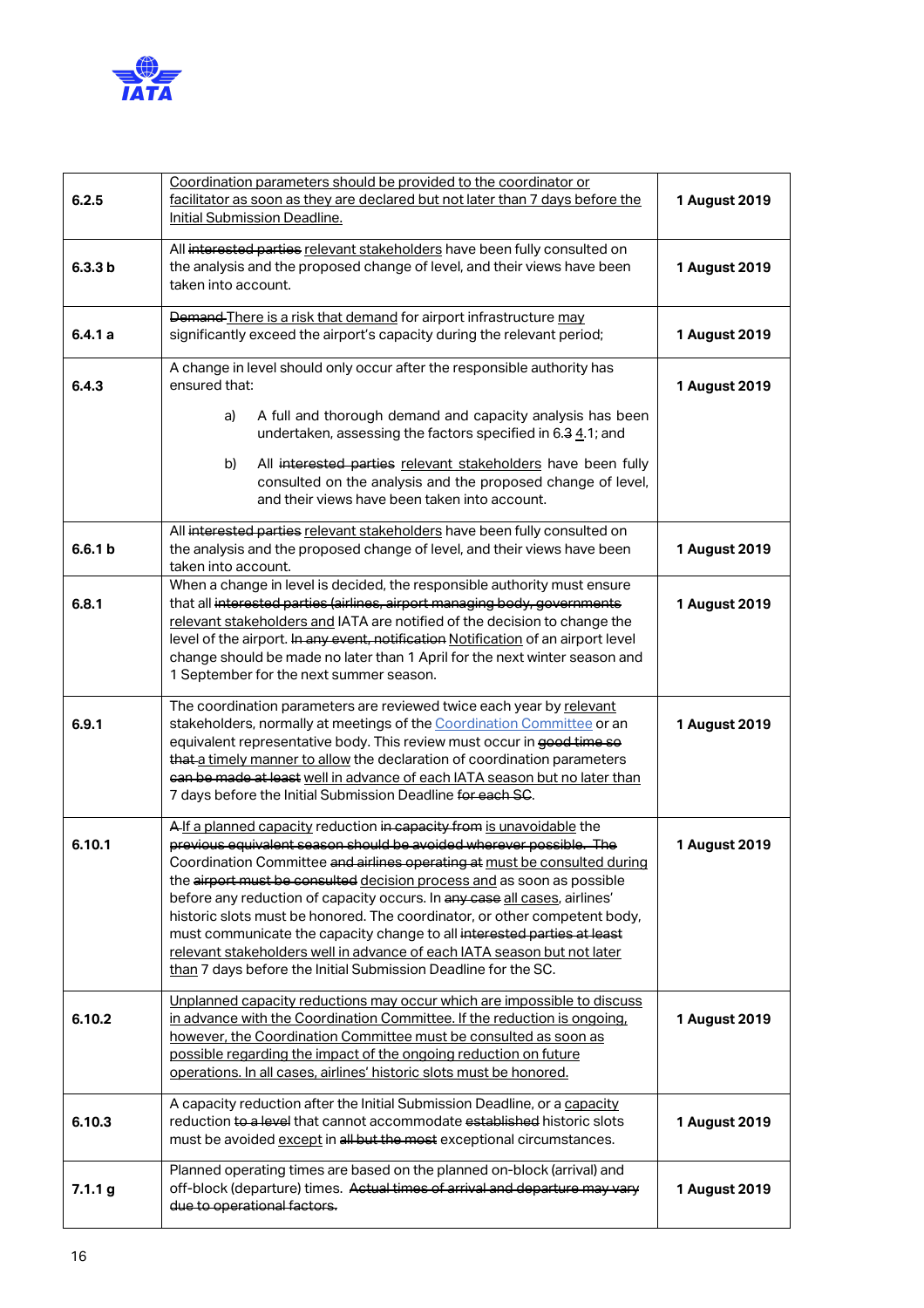

| 7.5.2  | In particular, flights that an airline does not intend to operate should be<br>returned in accordance with the Calendar of Coordination Activities, by the<br>deadline of 15 January (summer) and 15 August (winter). Series Return<br>Deadline.                                                                                                                                                                                                                                                                                                                                                                                                                                                                                                                  | 1 August 2019 |
|--------|-------------------------------------------------------------------------------------------------------------------------------------------------------------------------------------------------------------------------------------------------------------------------------------------------------------------------------------------------------------------------------------------------------------------------------------------------------------------------------------------------------------------------------------------------------------------------------------------------------------------------------------------------------------------------------------------------------------------------------------------------------------------|---------------|
| 10.3.1 | The coordination parameters should must be provided by the airport<br>managing body or other competent body to the coordinator or facilitator at<br>least well in advance of each IATA season but no later than 7 days before<br>the Initial Submission Deadline for each SC.                                                                                                                                                                                                                                                                                                                                                                                                                                                                                     | 1 August 2019 |
| 10.3.2 | Coordinators and facilitators must make the following information available<br>to the airport managing body and to all airlines operating or planning to<br>operate at the airports they coordinate:<br>a) The coordination parameters for the next season, for including all<br>constrained components of an airport's infrastructure, functional<br>limitations at the airport such as runways, taxiways, aircraft parking stands,<br>gates runway, terminal capacity (check-in, security, baggage reclaim, etc.),<br>airspace, and environmental constraints (for example, night restrictions and<br>b) The actual utilization of declared capacity and how full or close to full the<br>airport is on using a typical busy week of the most recent summer and | 1 August 2019 |
|        | winter seasons. previous equivalent season. This data should be as detailed<br>as possible to illustrate in graphic form the detailed schedule limitations at<br>the airport for each coordination parameter and indicate which hours may<br>or may not be congested or full. indicating where capacity is full or<br>available.                                                                                                                                                                                                                                                                                                                                                                                                                                  |               |
| 10.3.4 | If an airline plans a significant increase in operations at a Level 2 or Level 3<br>airport, then it should first discuss its plans with the coordinator or<br>facilitator in advance of its Initial Submissions initial submissions. Airlines<br>are also encouraged to inform the airport managing body, where<br>appropriate.                                                                                                                                                                                                                                                                                                                                                                                                                                  | 1 August 2019 |
| 10.4.6 | Facilitators of Level 2 airports may, upon request or by bilateral agreement,<br>provide a list of flights operated on a regular basis during the previous<br>equivalent season to aid airlines in making their Initial Submissions initial<br>submissions. The SHL message format may be used for this purpose.                                                                                                                                                                                                                                                                                                                                                                                                                                                  | 1 August 2019 |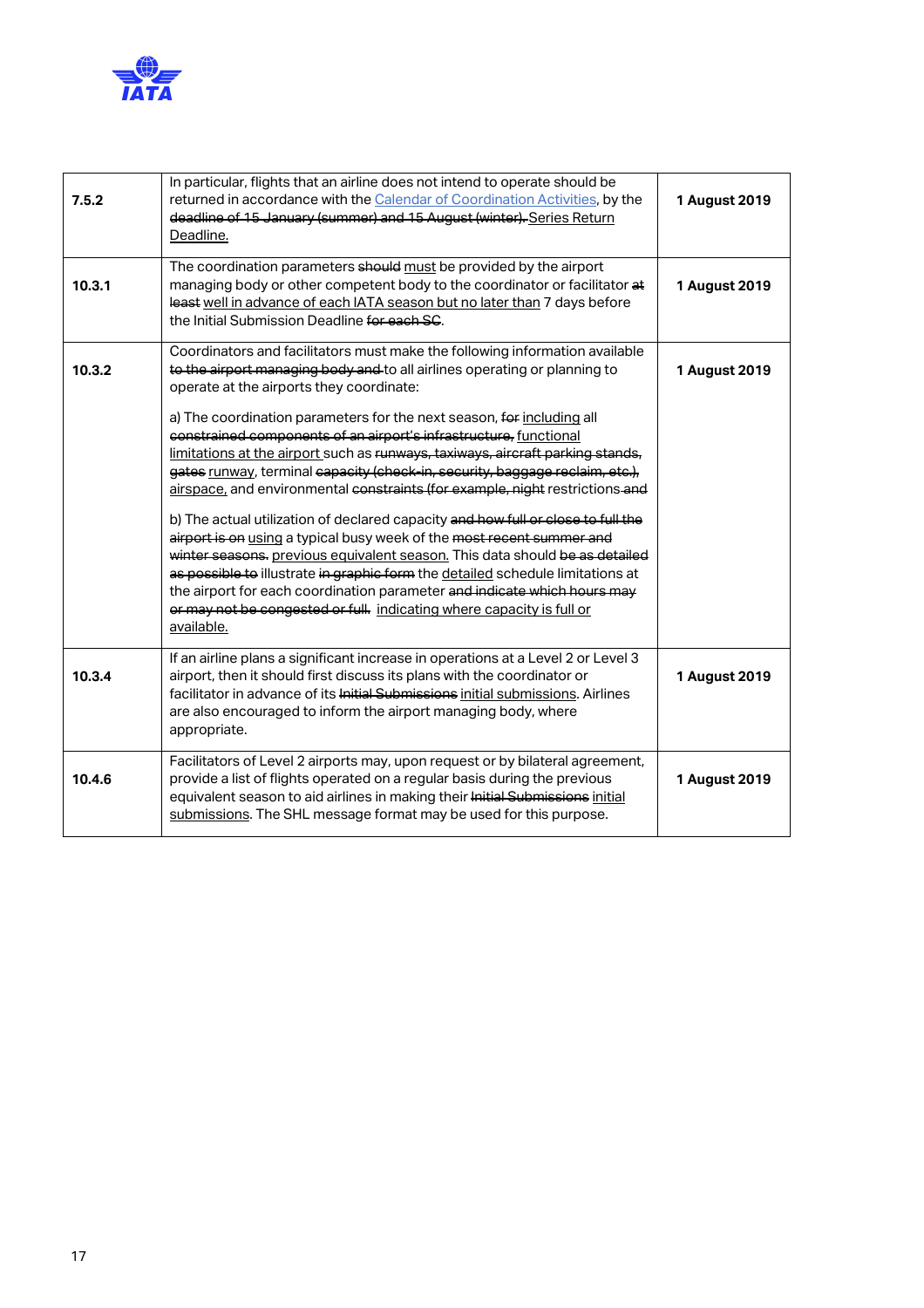

| 10.6    |              | communication OF BUSINESS PLANs BETWEEN AIRLINES, AIRPORT<br><b>MANAGING BODY, AND COORDINATOR</b>                                                                                                                                                                                                                                                                                                                                                                                                                                                                                                                                                                                                                                                                                                                                                                             | 1 August 2019 |
|---------|--------------|--------------------------------------------------------------------------------------------------------------------------------------------------------------------------------------------------------------------------------------------------------------------------------------------------------------------------------------------------------------------------------------------------------------------------------------------------------------------------------------------------------------------------------------------------------------------------------------------------------------------------------------------------------------------------------------------------------------------------------------------------------------------------------------------------------------------------------------------------------------------------------|---------------|
|         | the airline. | 10.6.1 In addition to formally applying for slots at a Level 3 airport, each<br>airline should also have the opportunity to explain to the coordinator its<br>operational constraints, business priorities, and plan for that airport, to<br>assist the coordinator in obtaining a holistic view of the airline's slot<br>requests. In return, the coordinator may give the airline advice with respect<br>to how the available capacity and potential allocation of slots may impact<br>its plans. This opportunity should occur before the Initial Submission<br>Deadline. The information provided to the coordinator by the airline might<br>include confidential information and therefore the coordinator shall not<br>share that information to any other party, unless specifically authorized by                                                                      |               |
|         |              | 10.6.2 Likewise, the airport managing body of any Level 3 airport should<br>also have the opportunity to explain to the coordinator the business and<br>expansion plans of its airport, to assist the coordinator in obtaining a<br>holistic view of how the available capacity may be allocated and impact<br>these plans. This opportunity should occur before the Initial Submission<br>Deadline. The details of the business plan conveyed to the coordinator by<br>the airport managing body might include confidential information and<br>therefore the coordinator shall not share that information with any other<br>party, unless specifically authorized by the airport managing body.                                                                                                                                                                               |               |
|         | laws.        | 10.6.3 This exchange of information is solely to assist the coordinator in<br>understanding the impact of allocation on the various business plans of<br>airlines and the airport managing body and must be done without<br>compromising the independence of the coordinator. All discussions should<br>in principle take place prior to initial coordination, to allow the coordinator<br>to complete this task without distraction or influence. The coordinator must<br>continue to apply the primary and secondary criteria of 8.3 and 8.4 in a<br>neutral, transparent, and non-discriminatory manner. The coordinator shall<br>not disclose the competitively sensitive information it receives from airlines<br>or airport managing bodies with other airlines or airport managing bodies.<br>No party shall act in any way contrary to applicable competition or other |               |
| 10.11.2 | 10.1.1       | During the post SAL period, coordinators and facilitators may<br>enter into dialogue with any airline regarding its requirements<br>provided the coordinator or facilitator ensures that:                                                                                                                                                                                                                                                                                                                                                                                                                                                                                                                                                                                                                                                                                      | 1 August 2019 |
|         | a)           | SALs have been distributed to all airlines serving the airport;                                                                                                                                                                                                                                                                                                                                                                                                                                                                                                                                                                                                                                                                                                                                                                                                                |               |
|         | b)           | data is available to all airlines as specified in 9.9 10.10.6;                                                                                                                                                                                                                                                                                                                                                                                                                                                                                                                                                                                                                                                                                                                                                                                                                 |               |
|         | c)           | fair and equal treatment is provided to all airlines serving the<br>airport; and                                                                                                                                                                                                                                                                                                                                                                                                                                                                                                                                                                                                                                                                                                                                                                                               |               |
|         | d)           | slots are allocated in accordance with the priorities outlined in 8.3<br>and 8.4 and in accordance with the waitlist described in 9.14 10.15<br>at all times.                                                                                                                                                                                                                                                                                                                                                                                                                                                                                                                                                                                                                                                                                                                  |               |